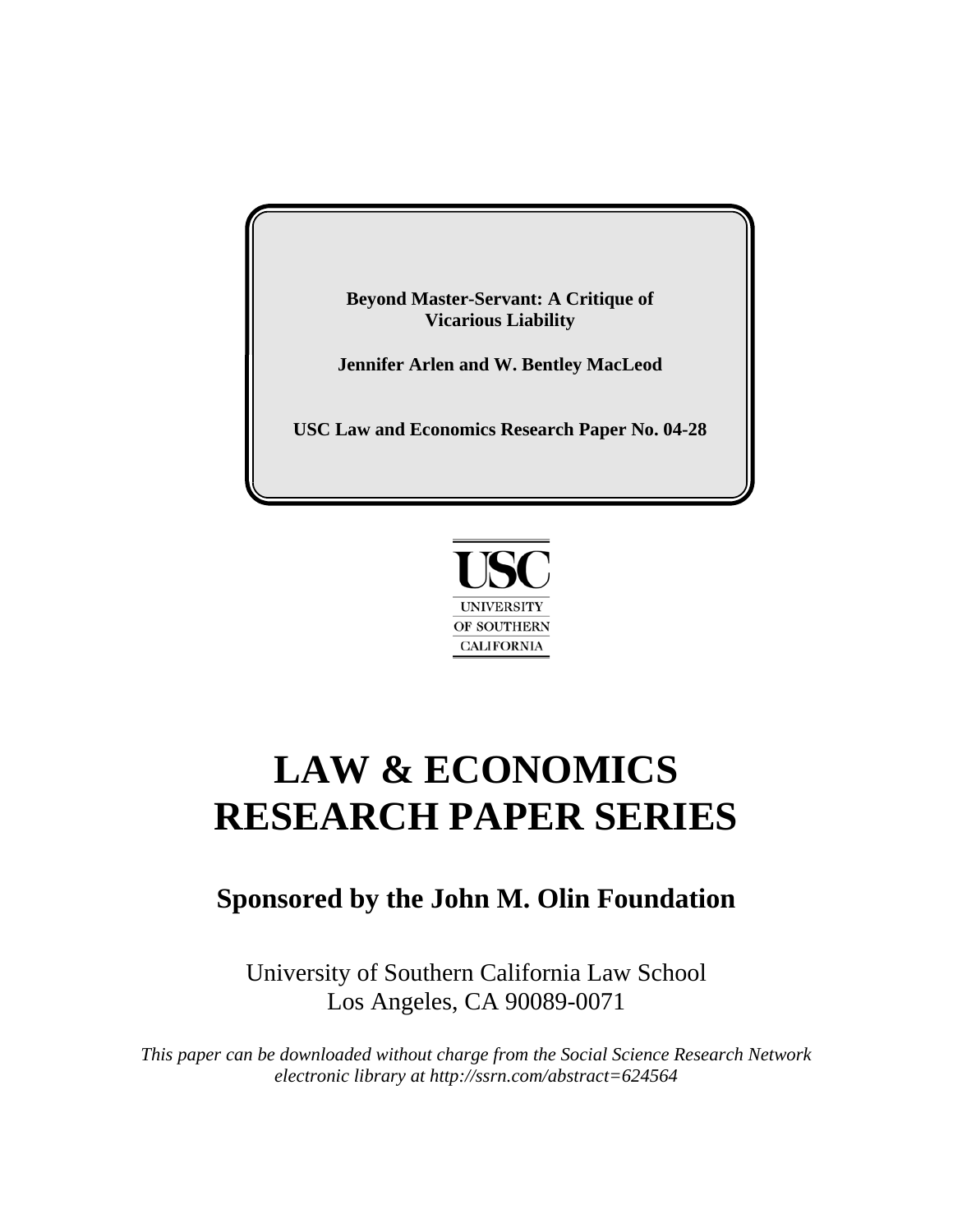## **New York University**

Working Paper No. 04-028 **Law and Economics Research Paper Series**

## **University of Southern California**

**Law and Economics Research Paper Series** Research Paper No. 04-28

## **Beyond Master-Servant: A Critique of Vicarious Liability**

*W. Bentley MacLeod Jennifer Arlen*

This paper can be downloaded without charge from the Social Science Research Network Electronic Paper Collection at: [http://ssrn.com/abstract=624564](http://papers.ssrn.com/abstract=283822)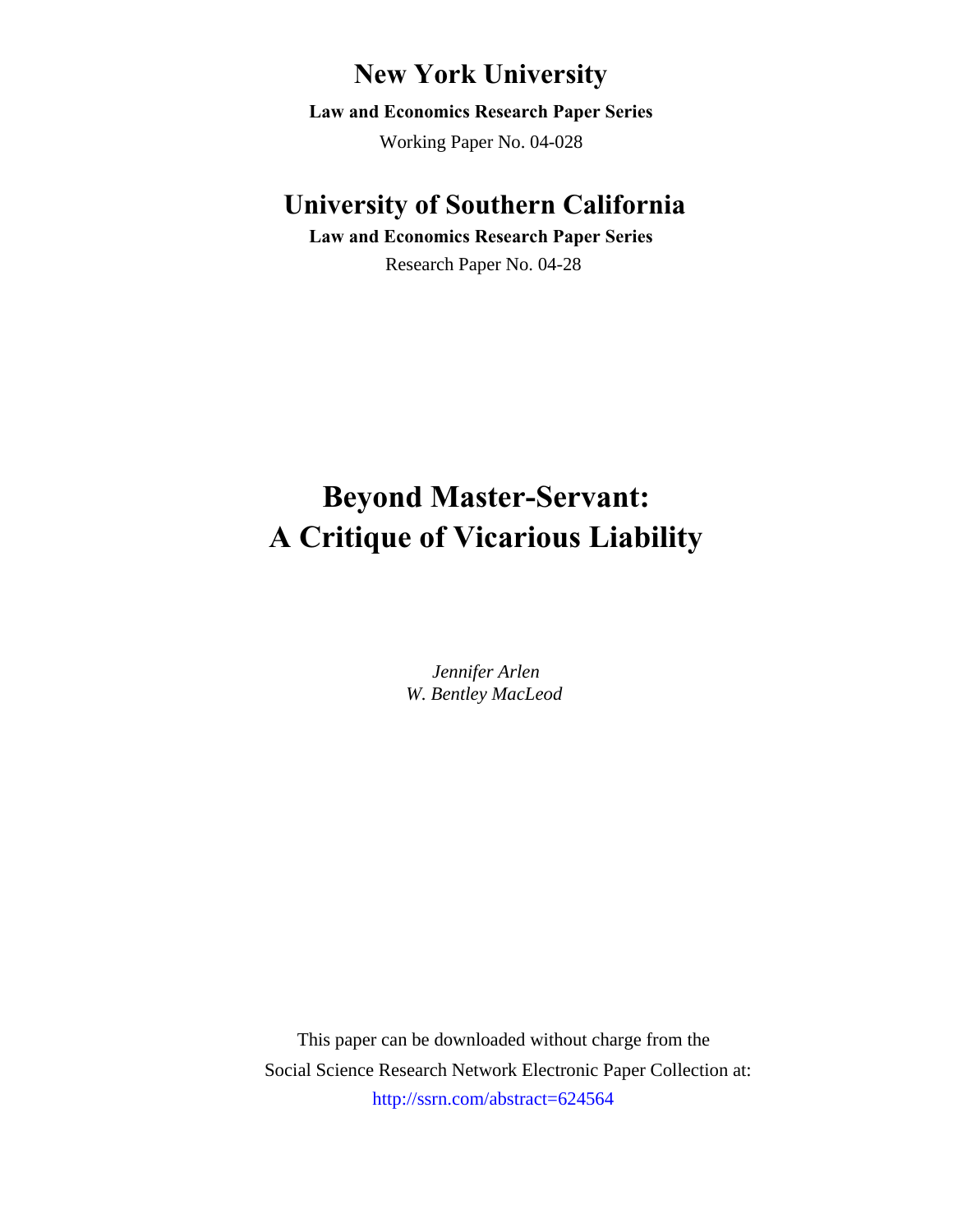### Beyond Master-Servant: A Critique of Vicarious Liability

Jennifer Arlen<sup>∗</sup> and W. Bentley MacLeod<sup>∗</sup> \*

#### Abstract

 To be efficient, tort liability rules governing organizations' liability for torts by their agents must ensure that organizations want their agents to take optimal precautions and benefit from using cost-effective mechanisms to regulate agents. Vicarious liability, the current the rule governing organizations' liability for their agents' torts, does not satisfy these objectives. By holding organizations liable for torts committed by employees, but not by independent contractors, vicarious liability discourages organizations from asserting direct control over agents, even when control is an efficient way to regulate care. Organizations governed by vicarious liability also may not attempt to induce efficient care-taking by independent contractors because organizations often do not maximize profits by inducing efficient care. Indeed, vicarious liability encourages organizations to undermine the effect of individual tort liability by hiring judgment-proof independent contractors.

#### I. Introduction

 Tort liability is essential to the effective functioning of a free market economy because it encourages people who impose risks on others to take cost-justified precautions to reduce the expected costs of their activities.1 In order for tort liability to fulfill its promise, however, it must provide efficient incentives to organizations, as well as individuals. Most important torts are caused by individuals working for, and under the influence of, organizations

<sup>∗</sup> Norma Z. Paige Professor of Law, New York University School of Law.

Professor of Economics and Law, University of Southern California. This article was prepared for a conference held at Pace Law School, November 21, 2003. We would like to thank participants at the Pace University School of Law Conference on the Future of Tort Law and at the 2004 annual meeting of the American Law and Economics Association, as well as Richard Brooks, Robert Lee Hotz, Catherine Sharkey, and J. H. Verkerke for helpful comments. We also thank our excellent research assistants Adam Goldberg and William Bunting. We benefited from the financial support of Pace University School of Law. The first author also thanks the NYU School of Law and the second author thanks the Industrial Relations Section of Princeton University for support for this research.

<sup>&</sup>lt;sup>1</sup> See, e.g., Guido Calabresi & A. Douglas Melamed, *Property Rules, Liability Rules* and Inalienability: One View of the Cathedral, 85 HARV. L. REV. 1089 (1972); John P. Brown, Toward an Economic Theory of Liability, 2 J. LEGAL STUD. 323 (1973); Steven Shavell, *Strict Liability Versus Negligence*, 9 J. LEGAL STUD. 1 (1980).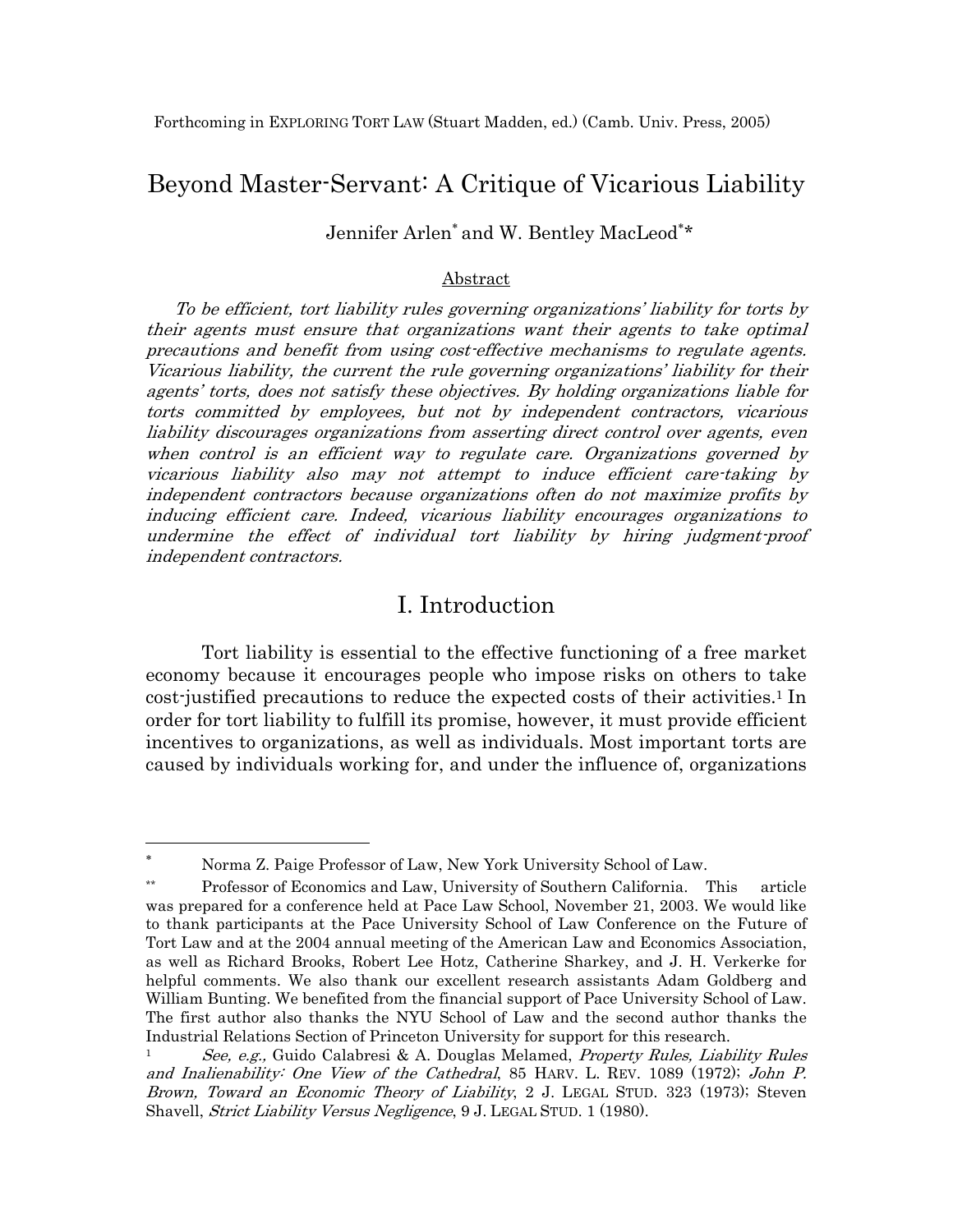generally corporations).2 These organizations are not passive by-standers, but instead ultimately determine whether agents strive to take costeffective precautions against harm.

Organizations regulate agents' precautions through a variety of mechanisms that often are more effective than those available to the tort system. These tools include the assertion of direct control over precautions, monitoring agents, section of agents, and the use of financial sanctions to either enhance or mute agents' potential tort liability.3 Accordingly, in order to deter inefficient risk-taking, tort liability must ensure that organizations want their agents to take optimal care and benefit from using all costeffective means available to them to get their agents to do so.

This chapter examines the prevailing rule governing organizations' liability for torts committed by their agents, vicarious liability, to determine whether it is efficient. Vicarious liability (or *respondeat superior*) holds organizations (and other principals) liable for their agents' torts, committed within the scope of the agency relationship, but only if the organization and the agent are in a master-servant relationship, such as an employeremployee relationship. Organizations generally are not liable for torts by independent contracts, even if committed within the scope of the agent's authority. The central distinction between a master-servant agency relationship and a non-master-servant  $(e.g.,$  independent contractor) agency relationship turns on whether the principal had the capacity to control the physical conduct of the job.4

This chapter examines whether it is efficient to restrict organizations' liability for their agents' torts to situations where the principal has the capacity to control its agent's performance (as in an employer-employee relationship). We examine the effect on organizations of having a different entity-level liability rule for torts by employees and torts by independent contractors, and also insulating entities from liability for independent contractor, and show that both aspects of vicarious liability are inefficient.5

<sup>2</sup> Indeed, such torts dominate the standard torts course: the bargee in U.S. v. Carroll Towing Co., 159 F.2d 169 (2d Cir. 1947), the tug boat captain in The T. J. Hooper, 60 F.2d 737 (2d Cir. 1932) (L. Hand, J.), *cert. denied*, 287 U.S. 662 (1932), the railway conductor in Palsgraf v. Long Island R. Co., 248 N.Y. 339, 162 N.E. 99 (1928), the doctors and nurses in Ybarra v. Spangard, 25 Cal.2d 486, 154 P.2d 687 (1944), and the cab driver in Li v. Yellowcab Co. of Calif., 532 P.2d 1226 (Cal. 1975), all were operating within organizations or other principal-agent relationships.

<sup>&</sup>lt;sup>3</sup> See infra section II.<br><sup>4</sup> RESTATEMENT (SECOND) OF AGENCY § 2 (1958); see infra section IV & note 31 (discussing vicarious liability in more detail).

Compare William M. Landes & Richard A. Posner, THE ECONOMIC STRUCTURE OF TORT LAW (1987) (supporting limiting liability to principals who exert direct control on the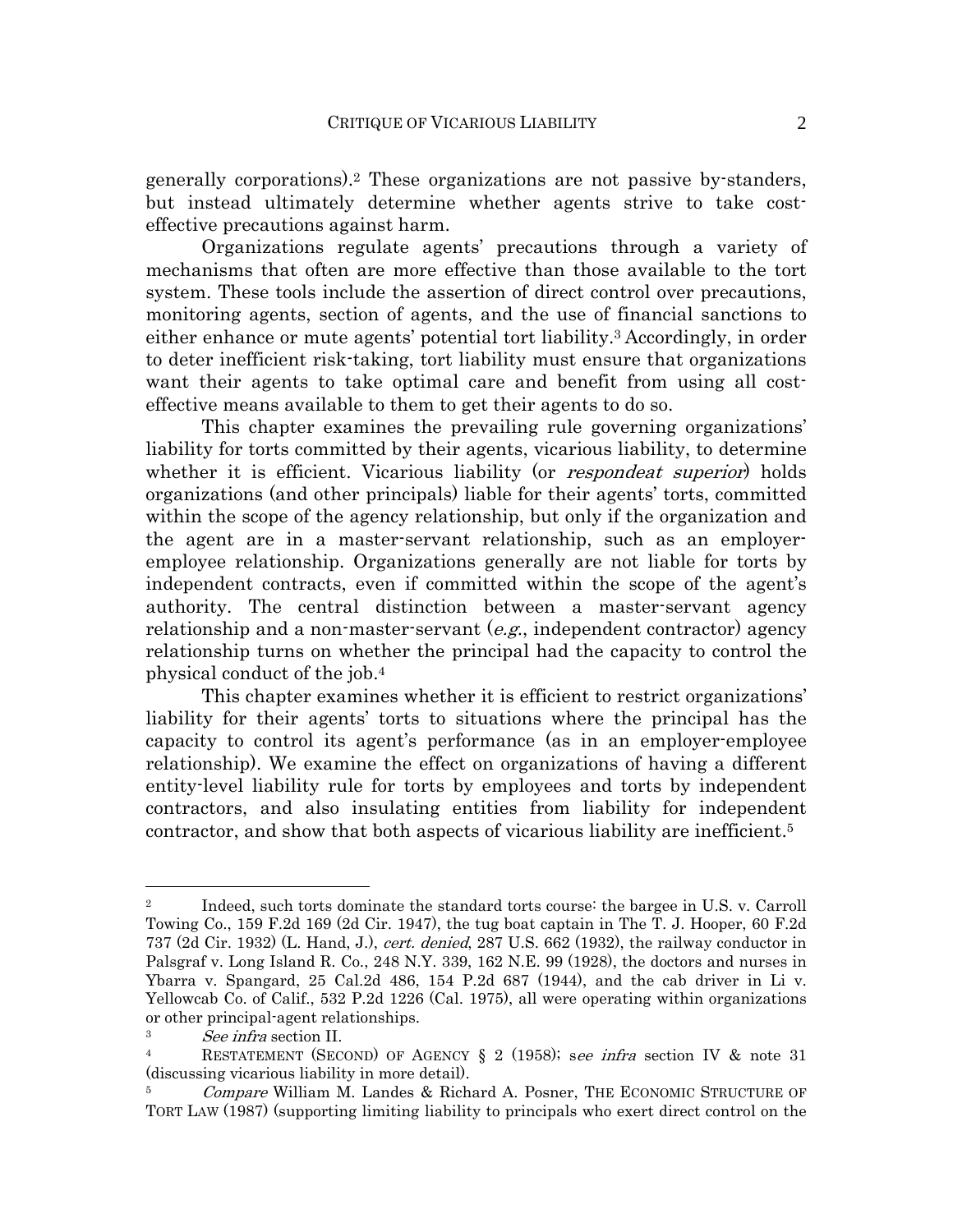In order to be efficient, tort liability must ensure that organizations want their agents to take efficient precautions and profit from using all costeffective measures available to them to induce agents to take optimal care. Tort liability can do this by ensuring that organizations bear the costs of their agents' torts. Organizations thus should be held directly liable for their agents' torts whenever individual tort liability alone cannot ensure that agents and principals bear the full cost of agents' torts, such as when agents do not have enough wealth to pay optimal damage awards.6 In addition, tort liability must ensure that organizations obtain the full benefit of any measures they use to deter excessive risk-taking. Vicarious liability fails to achieve either objective. Moreover, vicarious liability is least likely to be effective when it is most needed, when agents are likely to be judgmentproof.

When organizations hire wealth-constrained agents, individual tort liability cannot provide adequate incentives for agents to invest in care because agents know they will not pay for all the harms they cause. Indeed, agents with sufficiently low wealth expect that they will not even be sued. Often such agents will not take efficient precautions unless tort liability induces organizations to assert more direct control over their agents' care-

grounds that principals are not in a good position to supervise inputs used by independent contractors and thus should not be liable for the latter's torts).

The present analysis focuses on the "capacity to control" requirement of vicarious liability, including the rule exempting principals from liability for torts by independent contractors. It does not examine the impact of vicarious liability on those principals who use master-servant relationships. For a discussion of the problems arising from the application of strict or absolute entity-level liability to govern master-servant relationships see Jennifer Arlen, The Potentially Perverse Effects of Corporate Criminal Liability, 23 J. LEGAL STUD. 833 (1994) (showing that absolute entity-level liability for agents' torts may deter organizations from monitoring for, or reporting, agents' wrongdoing); Jennifer Arlen & Reinier Kraakman, Controlling Corporate Misconduct: An Analysis of Corporate Liability Regimes, 72 NYU L. REV. 687 (1997) (showing that duty-based mitigation regimes are superior to absolute entity-level liability for employee wrongdoing); see also Jennifer Arlen & William Carney, Vicarious Liability for Fraud on Securities Markets: Theory and Evidence, 1992 ILL. L. REV. 691 (discussing special problems arising from entity-level liability for securities fraud).

 $E.g.,$  Lewis Kornhauser, An Economic Analysis of the Choice Between Enterprise and Personal Liability for Accidents, 70 CALIF. L. REV. 1345 (1982) (the rule governing entity-level liability matters when agents cannot pay expected damages equal to the harms they cause); Alan O. Sykes, An Efficiency Analysis of Vicarious Liability Under the Law of Agency, 91 YALE L. J. 168 (1981) (same); see Jennifer Arlen & W. Bentley MacLeod, Torts, Expertise and Authority: Liability of Physicians and Managed Care Organizations, RAND J. ECON. (forthcoming 2005) (extending this result to the situation where principals regulate agents with both incentive contracts and by limiting the scope of the agent's authority).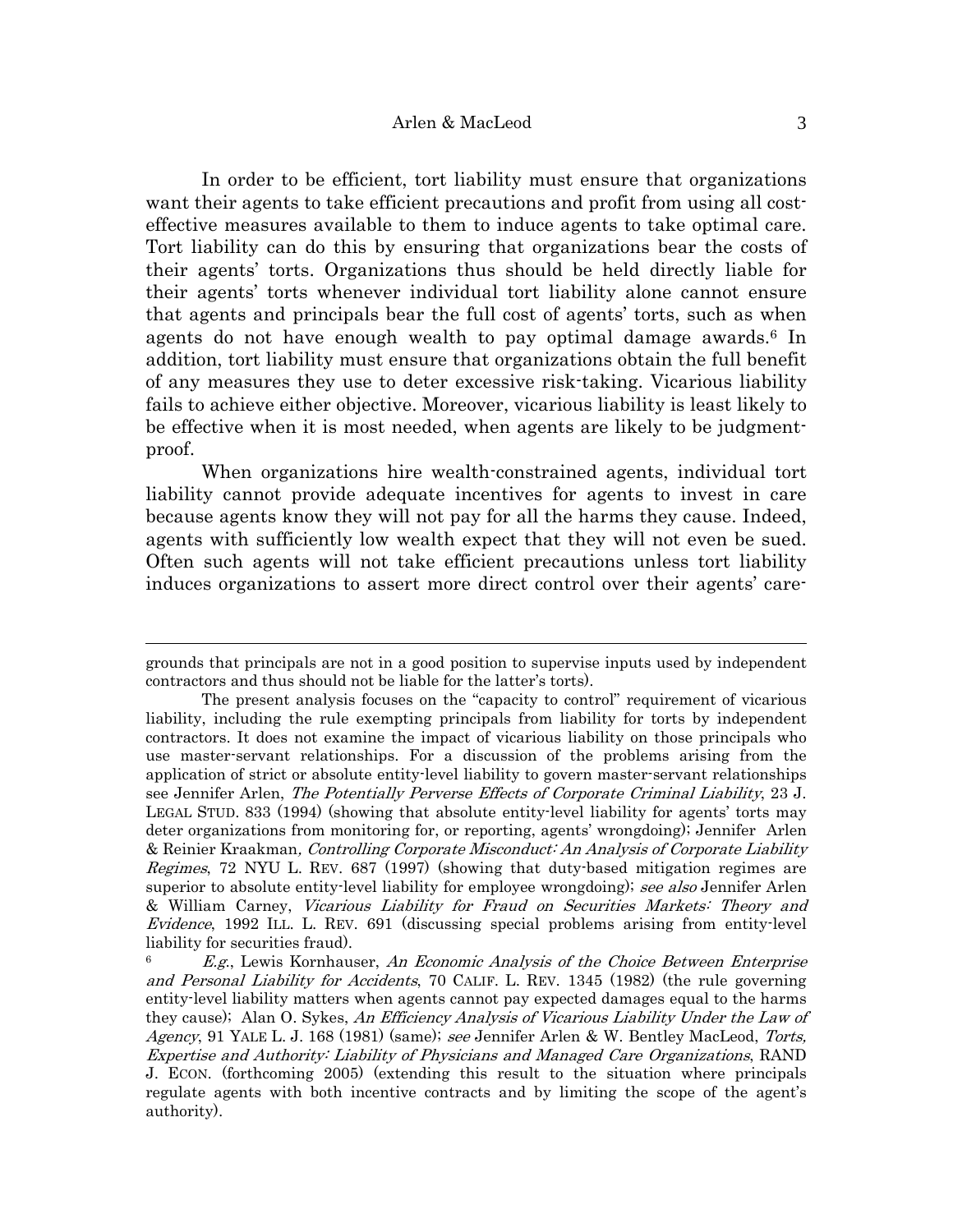taking, for example by providing equipment or directly monitoring and controlling agents' behavior, as occurs in employee-employer relationships.

Yet far from encouraging organizations to assert control, vicarious liability often discourages organizations from controlling their agents, even when it would be efficient for them to do so. Vicarious liability discourages the efficient exercise of control because organizations which exert control over agents are likely to be deemed "masters," and thus face liability for their agents' torts. Those that eschew control can avoid such liability. Organizations with insolvent agents thus increase their own liability for any accidents that occur if they hire agents as employees, because if they do so they must pay the full cost of their agents' torts. Otherwise their costs are limited to compensating agents for their expected liability (which is low when agents are judgment-proof). Consequently, vicarious liability discourages entities from asserting control in the very circumstance where control is most needed: where agents cannot be adequately regulated by individual liability alone because they are judgment-proof. Indeed, the present chapter shows that from the standpoint of encouraging firms to exert control over agents, vicarious liability can be worse than pure individual liability in some circumstances, because it discourages the use of control even by firms which benefit from using control to protect themselves from agents' risks.

Vicarious liability also is inefficient because it distorts independent contractor relationships by providing organizations who hire independent contractors with excessive incentives to employ thinly capitalized independent contractors. Under vicarious liability, competitive market forces favor thinly capitalized agents because they can charge less for tasks that create risk because they face lower expected tort liability. Thus, organizations seeking to minimize costs will face strong economic pressures to hire thinly capitalized independent contractors, notwithstanding that thinly capitalized independent contractors are more likely to take excessive risks because they face little risk of tort liability for any harms caused. This results in people bearing excessive risks as a result of organizations' activities.

Finally, vicarious liability fails to provide organizations with efficient incentives to use the other tools available to them, such as financial incentives, to induce wealth-constrained independent contractors to take efficient care to prevent harm to others. Organizations bear the full cost of care, but they do not obtain the full benefit of preventing accidents when their independent contractors cannot pay for the harms they cause. Exempting organizations from liability for their agents' torts, thus, leaves them free to provide inefficient incentives to agents to favor speed over quality or cost reduction over precaution because they can externalize the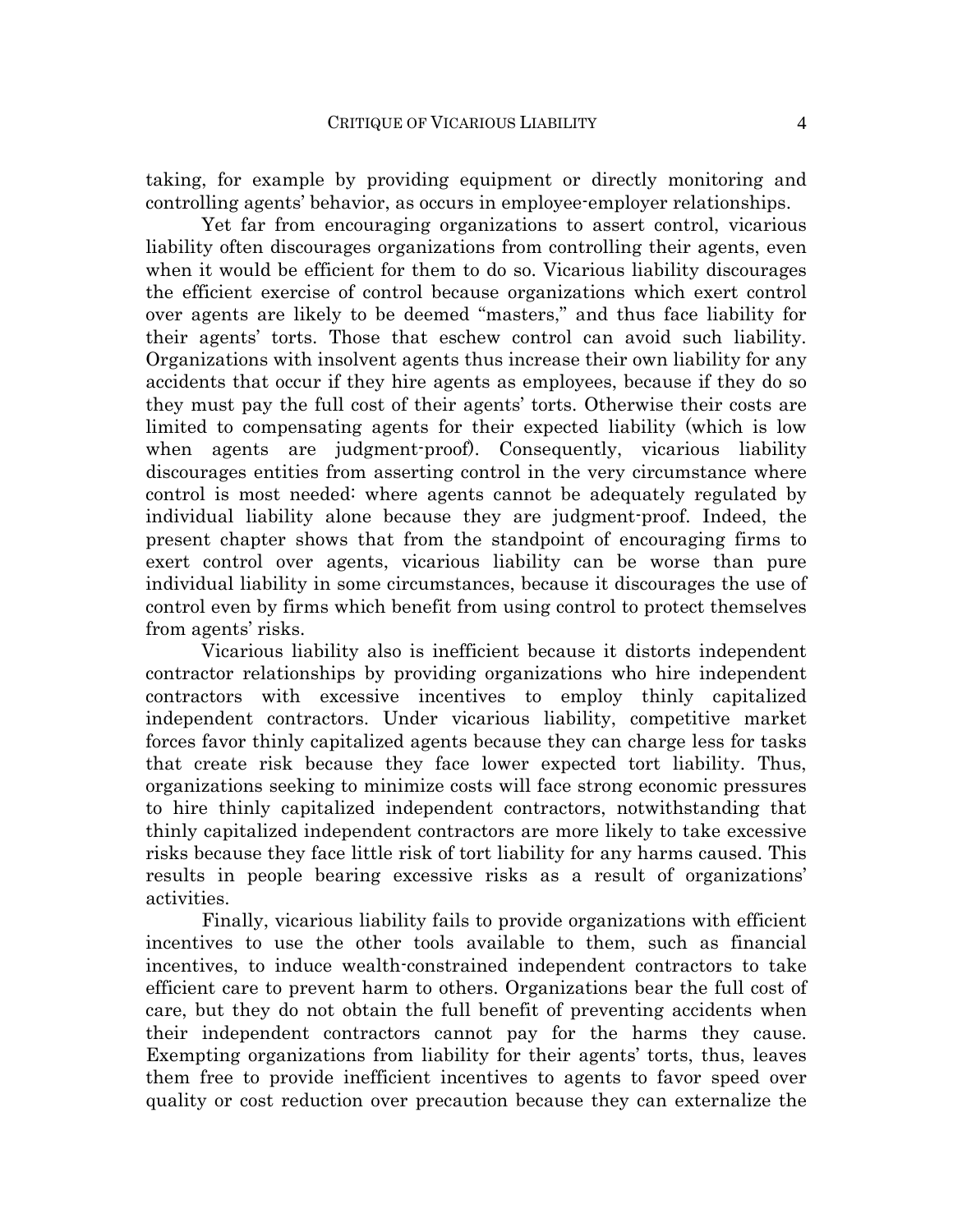cost of accidents caused by their judgment-proof independent contractors onto tort victims.7

The chapter thus shows that organizations operating in unregulated free markets will use independent contractors to impose excessive risks on society so long as organizational liability for agents' torts is governed by a regime of vicarious liability instead of a broader entity-level liability regime.8 The chapter thus potentially lends support to those jurisdictions that are expanding the reach of entity-level liability to organizations who hire independent contractors in some areas.<sup>9</sup> It also reveals the importance of further scholarship seeking to define the optimal limits of entity liability for agents' torts.10

This chapter proceeds as follows. Section II discusses optimal tort law. Section III examines optimal liability in a principal-agent context. Section IV discusses when the rule of principal-level liability matters. Section V demonstrates the perverse effect of vicarious liability on organizations' use of control to regulate agents' behavior. Section VI shows that vicarious liability also leads organizations to encourage excessive risktaking by independent contractors.

## II. Role of Tort Liability

Although popular debate often paints tort liability as the enemy of the free market, in fact many markets are not efficient absent tort liability

<sup>7</sup> For example, most courts employing traditional vicarious liability analysis conclude that Managed Care Organizations cannot be held liable for their affiliated physicians' negligence provided they do not directly control physicians' performance, even when they use financial incentives and utilization review to influence physicians' treatment decisions. See Jennifer Arlen & W. Bentley MacLeod, Malpractice Liability for Physicians and *Managed Care Organizations*, 78 NYU L. REV. 1929, 1975-79 (2003) (discussing evidence on the impact of MCOs on quality of care).

<sup>8</sup> Vicarious liability is not the only rule that encourages excessive risk-taking by organizations. Limited liability also encourages excessive risk-taking by corporations, especially when it insulates parent corporations from torts by their wholly-controlled subsidiaries. E.g., Henry Hansmann & Reinier Kraakman, Towards Unlimited Shareholder Liability for Corporate Torts, 100 YALE L. J. 1879 (1991) (arguing for pro-rata shareholder liability for corporate torts); David W. Leebron, Limited Liability, Tort Victims, and Creditors, 91 COLUM. L. REV. 1565 (1991) (arguing against limited liability for corporate torts); see also Lynn M. LoPucki, The Death of Liability, 106 YALE L. J. 1 (1996).

<sup>&</sup>lt;sup>9</sup> For example, some jurisdictions now hold hospitals liable for torts by physicians who practice primarily within the hospital (such as radiologists and anesthesiologists), even when they are hired as independent contractors.

<sup>10</sup> This chapter explores reasons why the existing regime is not efficient in many situations, but does not seek to define the scope of an optimal entity-level liability regime. We leave that issue for future work.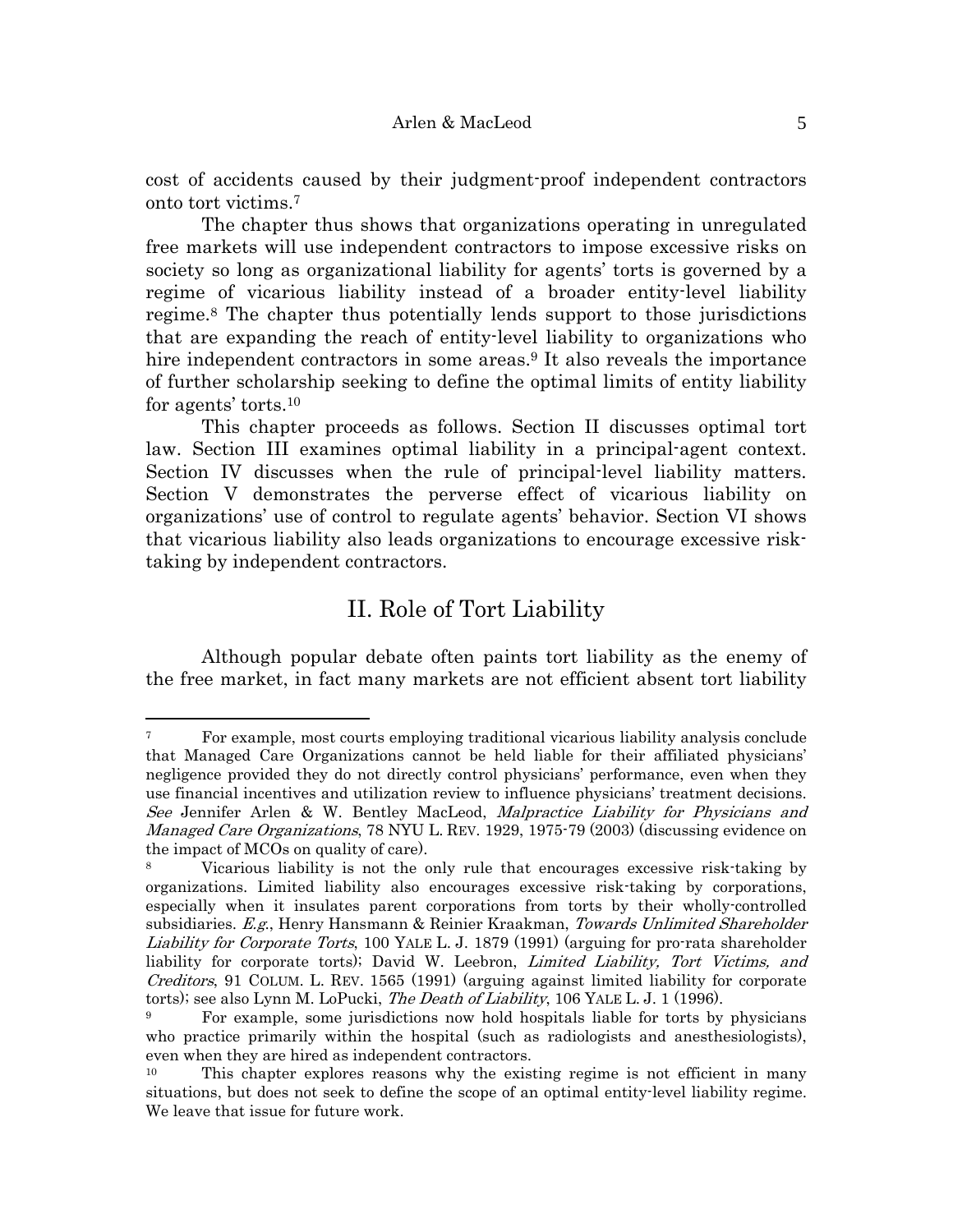for harms caused. Free markets serve their promise when people in the pursuit of profit take actions that increase society's total welfare. Yet free markets can be destructive when individuals seek personal gain by wasting valuable resources that could be better used elsewhere.

People pursuing their own aims within free markets will pursue socially profitable projects, and avoid wasteful ones, if they not only obtain the benefit, but also bear costs, of their actions. In this situation, individuals seeking to maximize their own net gain also will maximize society's net gain, avoiding any activity which produces greater social costs than benefits. By contrast, if people are permitted to retain the benefits of their activities without having to pay for all the costs, then people's efforts to maximize profits may reduce society's wealth because people may profit from activities which produce more costs than benefits. People also will not spend enough on preventing harm to others. Achieving the promise of a free market economy thus requires that people who bear the costs of the risks they create.

One of the resources that businesses use in pursuit of profits is people's lives. Most businesses profit by taking actions that put others in peril. Businesses cannot manufacture, deliver, or sell most goods without creating a risk that someone will be hurt. This risk of injury is a cost of doing business similar to other more direct costs, such as labor or capital. Accordingly, a central problem for a free market economy is how to get those who profit from risk to refrain from creating risks that generate more harm than benefit.11 Businesses also must be induced to take cost-justified precautions to reduce risk − to invest in care whenever doing so reduces total expected accident costs (defined as the costs of care plus expected accident costs).

Businesses can be relied upon to regulate risk efficiently whenever the cost of the harm falls on the business itself. Businesses that obtain the benefit and bear the cost of risk profit from adopting cost-effective measures to regulate their agents' risk-taking. Yet, left to their own, businesses will not regulate risk efficiently if harms fall on others. Businesses which bear the cost of risk reduction, but do not bear the cost of harms caused by their agents' risk-taking, have little reason to invest in reducing risk. They will not take cost-effective precautions to reduce risk. Accordingly, a central problem for a market economy is to induce those who create risk to treat costs that fall on others as equivalent to those that fall on them directly.

A primary purpose of tort liability is to promote the free market by giving people who benefit from, and can influence, risk a reason to treat as

<sup>11</sup> This chapter assumes that business should not impose inefficient risks without taking a position on whether businesses should be entitled to impose all efficient risks.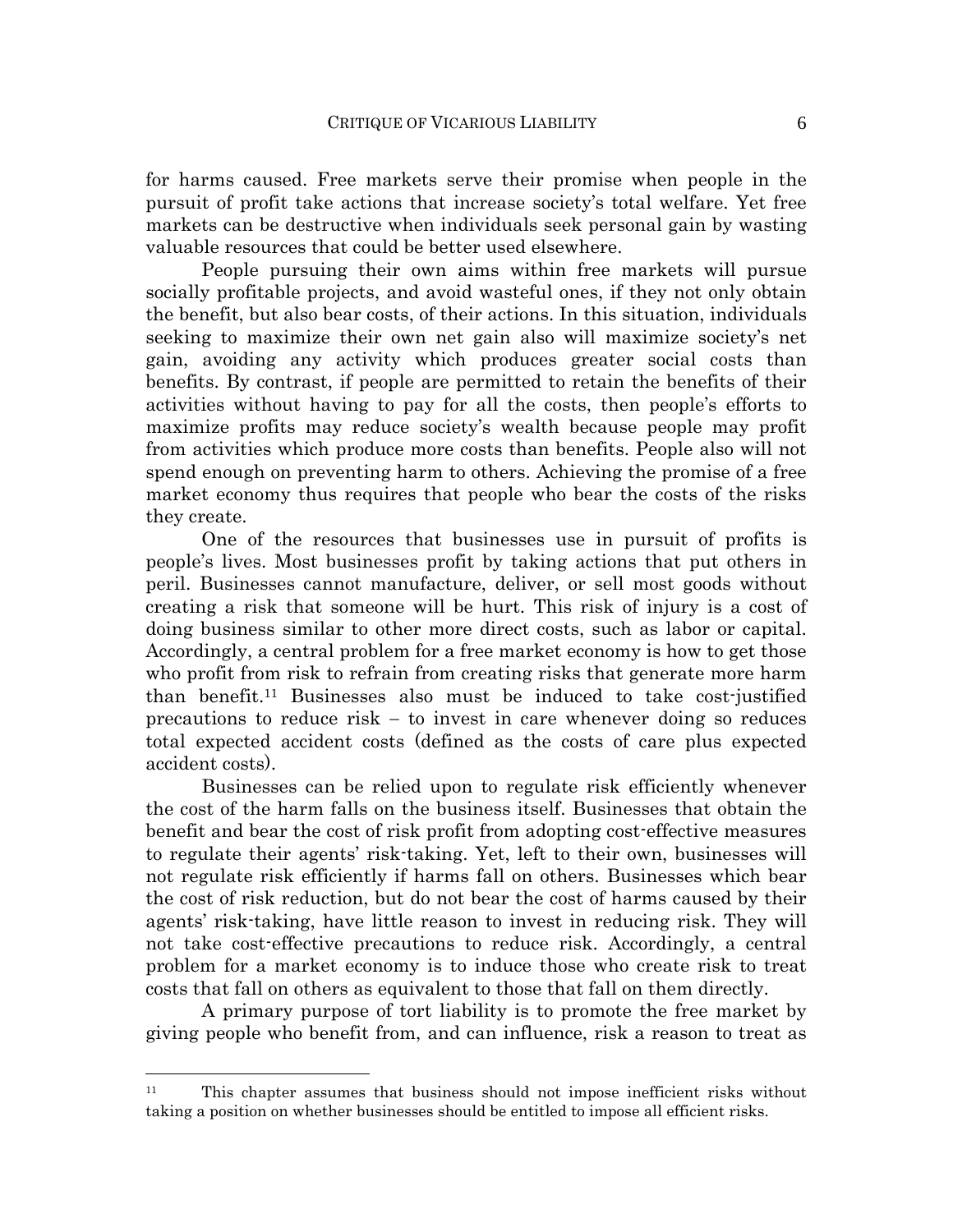their own the cost of risk that falls on others by making risk-imposers pay victims for injuries they cause. Tort liability can do this by requiring those who regulate risk-taking to pay for the injuries their activities cause.<sup>12</sup>

#### III. Liability and Principal-Agent Relationships

Tort liability provides efficient incentives to those who regulate risktaking in different ways, depending on whether risk is created by a purely autonomous individual or instead by someone working on behalf of, and under the influence of, organizations. In the former situation, tort liability can induce efficient care-taking by using liability imposed on individual risk-taker to provide direct financial incentives to those in charge of precautions. In the latter case, tort liability can induce efficient care-taking only if it ensures that the organizations who regulate risk-taking by their agents want their agents to take efficient precautions.13

In the case of injuries arising from the actions of autonomous individuals, tort liability often is the primary outside force operating to influence care. Thus, to regulate care, tort liability must be targeted directly at the individuals in charge of care, i.e., individual injurers. Tort liability imposed directly on individual risk-imposers provides risk-takers with a direct financial incentive to take cost-justified precautions (assuming that liability rules are optimal and that expected damages equal the harm caused by the injurer's activities).14

Tort liability performs a different function in regulating risk-taking by people operating on behalf of, and within a contractual relationship with, an organization. In this situation, tort liability is no longer the primary force regulating individuals' care-taking. Organizations also influence caretaking. Moreover, it is organizations, not the tort system, that ultimately determines the extent to which – indeed whether – tort liability influences agents. Organizations can support the goals of tort liability through

<sup>&</sup>lt;sup>12</sup> See, e.g., Guido Calabresi, THE COSTS OF ACCIDENTS (1970); Shavell, *supra* note 1. Tort liability may serve an important deterrent function even when injurers and victims are in a market relationship if victims either under-estimate the risks imposed on them, see Michael Spence, Consumer Misperceptions, Product Failure, and Product Liability, 64 REV. ECON. STUD. 561 (1977), or face collective action problems because care is a collective good. See Arlen & MacLeod, supra note 7, 2003-04.

<sup>&</sup>lt;sup>13</sup> See Arlen & MacLeod, *supra* note 7, at 1988-89.<br><sup>14</sup> See, e.g., Steven Shavell, ECONOMIC ANALYSIS OF ACCIDENT LAW, Chap. 2 (1987). The present chapter focuses only on how vicarious liability undermines the promise of tort liability as a tool for regulating risk. It thus assumes that tort liability rules otherwise are optimal (with the due care standard set at optimal care and damages set efficiently) and then examines distortions caused by vicarious liability. This chapter also focuses on care and does not examine the impact of liability on activity levels.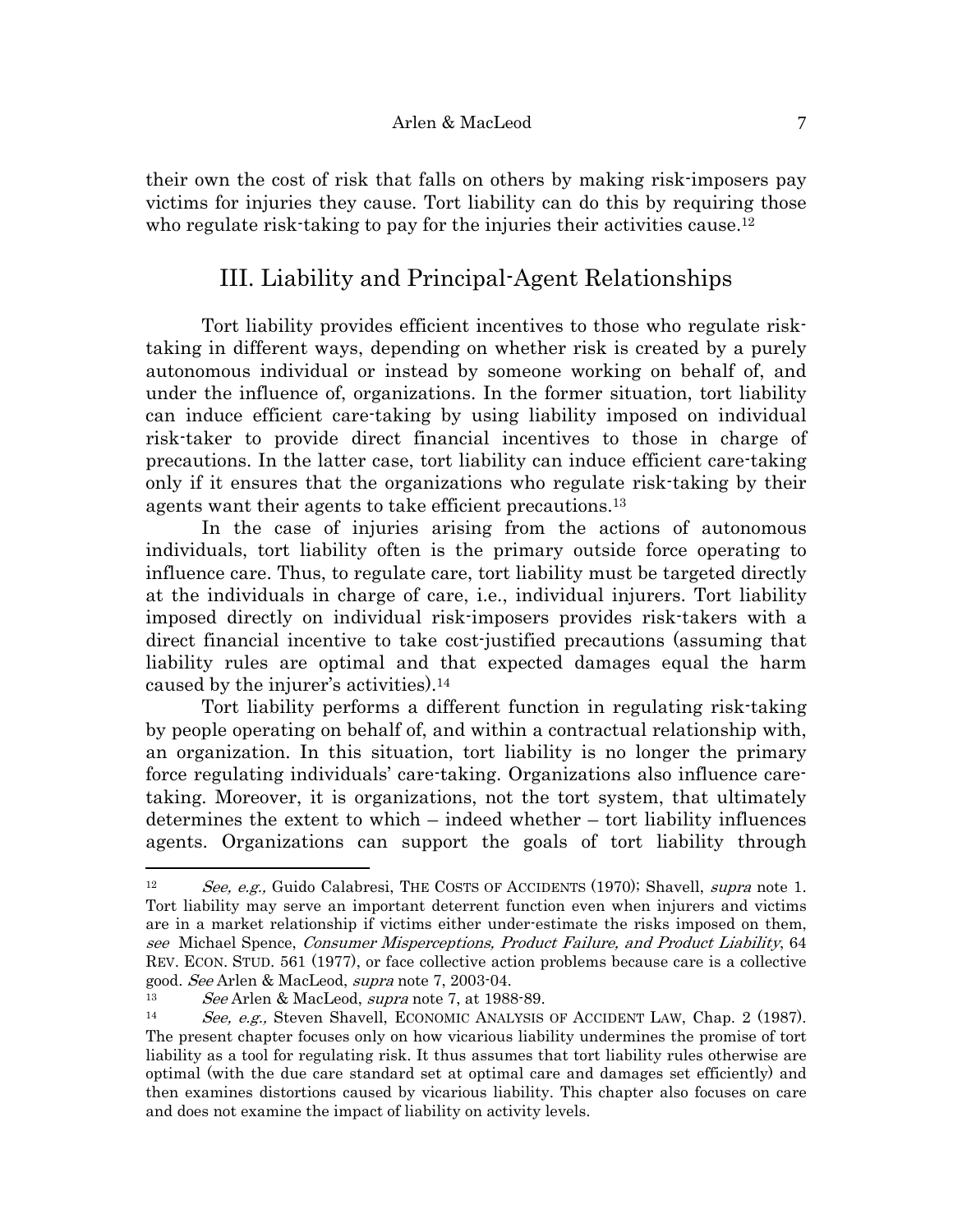incentives designed to induce due care. Alternatively, they can work against tort liability by either indemnifying sanctioned agents or hiring agents who are beyond the reach of the tort system (e.g., who are judgment-proof). Accordingly, in order for tort liability to induce individual agents to take optimal care, it must ensure that the organizations which hire them want their agents to take efficient precautions.

Beyond this, tort liability must ensure that organizations want to induce efficient precautions by using the most cost-effective means at their disposal. One potential benefit of risk-taking that occurs within an organizational framework is that organizations have more tools available for regulating agents than does the tort system. While the tort system influences care-taking using crude financial incentives tied to outcomes  $(e.g., \text{ accidents})$  alone, organizations often can regulate care-taking through a variety of mechanisms, including more finely-tuned financial incentives  $(e.g.,$  based on precaution taken, and not just outcomes), monitoring, direct control over care-taking, and control over the scope of the agency relationship. Efficient regulation of risk-taking requires that the tort system provide organizations with optimal incentives to induce their agents to take efficient precautions, using the most cost-effective tools available to them for doing so.

#### A. Financial Incentives and Selection of Agents

Like the tort system, organizations can regulate their agents' caretaking by providing financial incentives designed to induce whatever care they desire. Organizations can use these incentives to support or erase the incentive effects of the tort system. Organizations can erase the incentives provided by tort liability by agreeing to indemnify agents for any liability they incur. Alternatively, organizations can enhance the financial incentives provided by the tort system. Organizations can impose additional sanctions on agents (including dismissal). They also often can use more finely-honed sanctions than are available to the tort system, sanctioning agents who are negligent even if no suit is brought.

 Of particular importance, organizations can alter the power of the financial incentives provided by tort liability through their choice of agents. The expected cost to an agent of tort liability depends not on the damages she expects the court to impose, but instead on the damages she expects to pay. An agent's expected liability will be less than the damage award whenever she does not have enough wealth to satisfy the judgment imposed. Judgment-proof agents are a problem for the tort system because agents who do not expect to pay for the harms they cause do not invest in efficient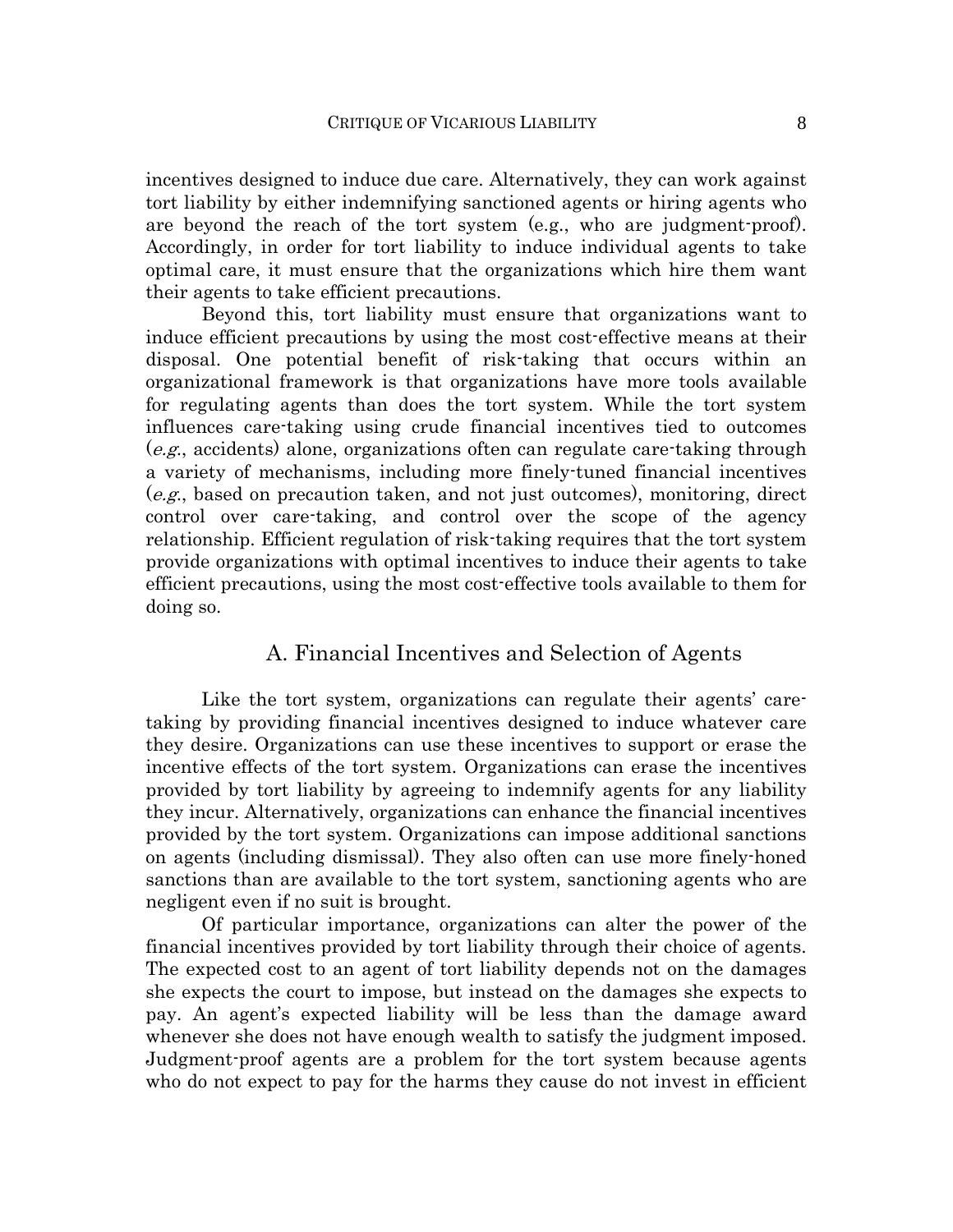precautions.15 The problem of agent insolvency is particularly great when agents' wealth available to a tort judgment is sufficient low that plaintiffs' cannot profitably pursue a tort suit, even if negligence is clear.

 Organizations can directly determine the expected sanction its agents bear through their decisions of whether to hire more or less wealthy agents.16 Moreover, this control over agents' wealth levels extends not only to the individuals that organizations hire, but also to organizations' decisions to use corporate independent contractors. The owner-managers of closely-held corporate independent contractors often can determine the amount of wealth available to tort claimants through their choice of whether to keep the company amply or thinly capitalized.17

 Organizations thus can support or undermine the incentives provided by the tort system both through their influence over whether agents are judgment-proof and through their ability to alter the financial incentives provided by the tort system. For the tort system to achieve efficient incentives, therefore, it must ensure that organizations want to use this power to induce efficient precautions. Tort liability can do this by ensuring that organizations bear the cost of their agents' risk-taking.

#### B. Other Intervention

 Providing organizations with proper incentives also is important because organizations can improve the efficiency of the tort system by using other mechanisms, beyond financial incentives, to induce agents to take efficient precautions.

 Organizations usually can regulate agents' care-taking at lower cost than can the tort system, if they can be provided efficient incentives to do so. The tort system only has one instrument available to it to regulate care - - financial sanctions. Moreover, the tort system can use only a crude form of financial incentives – sanctions imposed for negligent conduct that produces a lawsuit. Financial sanctions can be an expensive way to regulate risktaking when agents are risk averse because agents must obtain additional compensation, beyond the expected liability, to compensate them for the risk of financial loss. This imposes an additional cost on organizations.18

<sup>&</sup>lt;sup>15</sup> See generally Steven Shavell, The Judgment Proof Problem, 6 INT'L REV. LAW & ECON. 45 (1986) (injurers will not take optimal care if they do not have sufficient wealth to pay optimal damages).

<sup>16</sup> See Kornhauser, supra note 6; Sykes, supra note 6.

<sup>&</sup>lt;sup>17</sup> Cf. infra section IV.B.3 (discussing agent insolvency when accidents also hurt the principal).

<sup>18</sup> See Paul Milgrom & John Roberts, ECONOMICS, ORGANIZATION & MANAGEMENT, at Chap. 7 (discussing sanctions when agents are risk averse).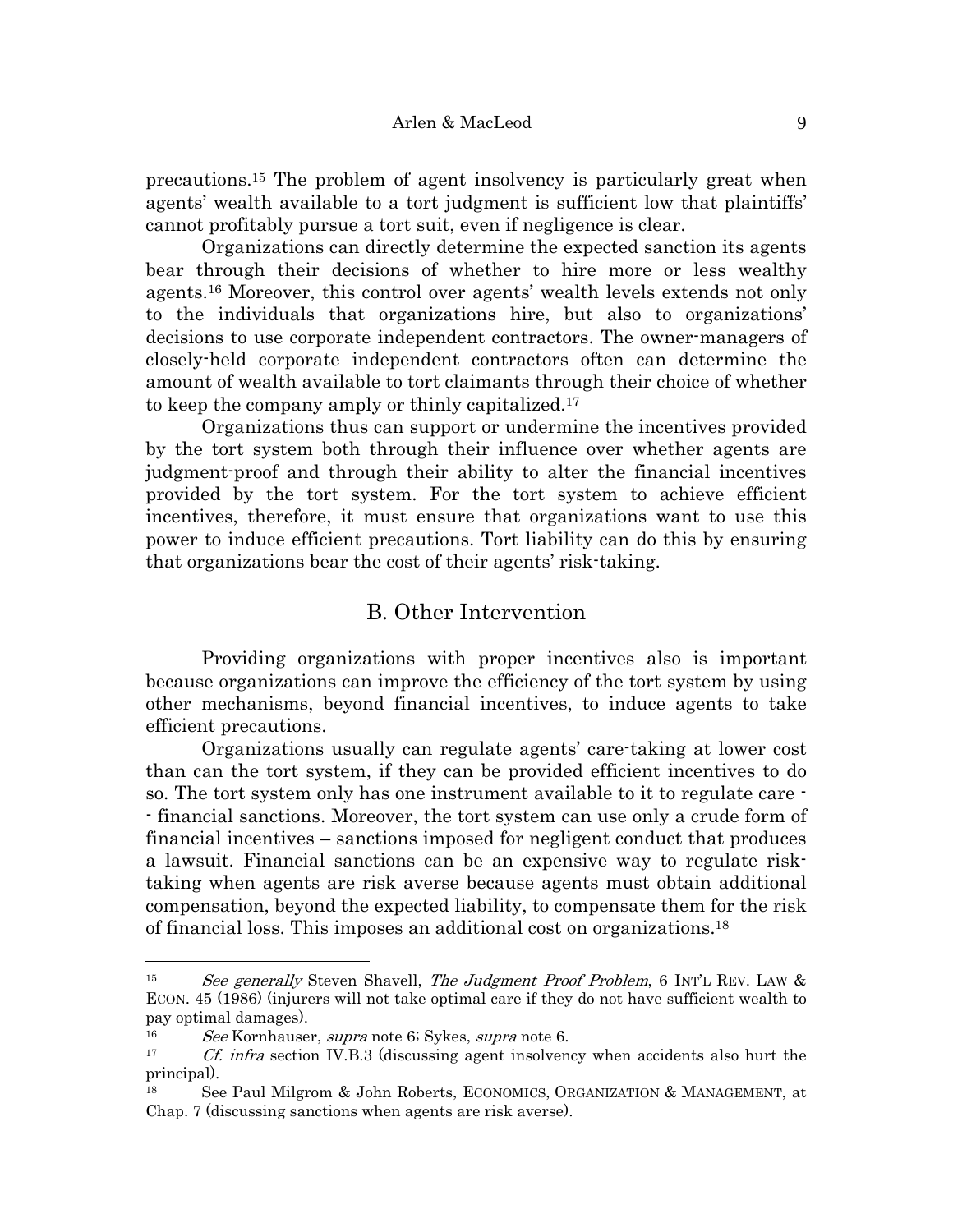Organizations can regulate risk at lower cost than can individual tort liability if they can induce agents to take efficient precautions using lower sanctions or no sanctions at all.19 Organizations may be able to regulate agents with lower sanctions by monitoring agents' care-taking and imposing a sanction whenever agents take inadequate precautions, even when this does not result in an actionable tort.20 In addition, organizations often can directly control the level of care. They may be able to control care directly by providing the means of production, as when care depends on the quality of some durable technology used by the agent (e.g. equipment). Alternatively, the principal can control care by refusing to let the agent perform the task unless she employs the requisite equipment. In other cases, the organization can control precaution by monitoring the agents' conduct and terminating agents who take less than appropriate care.<sup>21</sup>

 Finally, principals can affect care through their choice of whether to allocate a task to an agent (and if so, which agent) or perform the task themselves. Tort liability can enhance economic efficiency if it induces principals to perform activities themselves whenever this affords higher net benefits (net of total accident costs) than does delegating to agents (whose care-taking may be inefficient).22

#### C. Efficient Tort Liability

Thus, when risks are created by people operating within agency relationships, the central role of tort liability is not to regulate risk-takers directly; rather it is to ensure that those who do regulate agents – organizations – have the right incentives to use the tools available to them to regulate agents to maximize social welfare. This implies that tort liability

If agents are perfectly informed, agents would not bear any risk should principals use a "duty based" sanction that imposes a sanction only if the agent fails to take moderate care because agents could avoid the sanction by taking moderate care. Often, however, agents do not possess costless information about optimal care: they can determine optimal care only by expenditures on expertise, and even then, they may err. See Arlen & MacLeod, supra note 6 (discussing expertise in the context of medical care). In such circumstances, agents face potential liability even if they behave optimally by investing optimally in expertise and attempting to take optimal care, and thus will bear the risk of any sanction imposed on them. *Id.*  $See$  Milgrom & Roberts, *supra* note 18, Chaps. 6, 7, 8 (1992) (discussing methods

available to principals who want to alter agents' behavior).

<sup>&</sup>lt;sup>20</sup> See Arlen & MacLeod, *supra* note 7, at 1993-1995.<br><sup>21</sup> E.g., Kornhauser, *supra* note 6; Sykes, *supra* note 6 (same).<br><sup>22</sup> For a discussion of principals' decisions to retain control over tasks or delegate them to agents see Phillippe Aghion & Jean Tirole, Formal and Real Authority in Organizations, 105 J. POL. ECON. 1 (1997); see also Arlen & MacLeod, supra note 6 (discussing authority in the context of managed care organizations).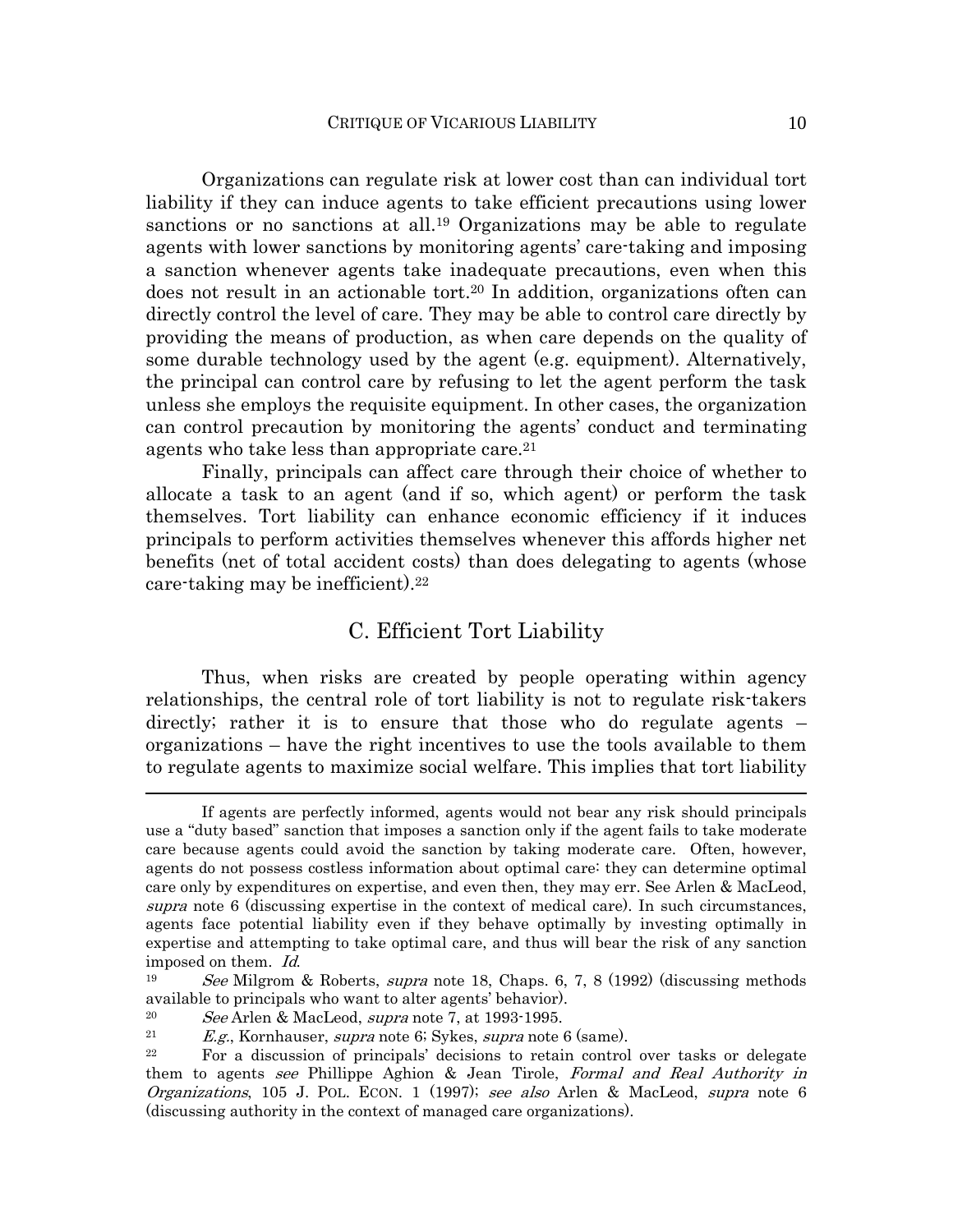must ensure that organizations want their agents to invest in efficient precautions.23 It also must ensure that organizations benefit from employing all cost-justified measures to induce agents to take optimal care.

Organizations will want to make cost-justified expenditures on preventing accidents if they ultimately bear the full cost of the harms their agents commit because in this case principals maximize their own profits by expenditures which produce an equal or greater reduction in expected accident costs. Accordingly, to regulate organizations efficiently, tort liability must ensure that organizations treat the harms that flow from risks their agents create as their own.24

## IV. When Does Entity-Level Liability Matter?

 The previous section suggests that in order to induce organizations to regulate risk efficiently, tort liability must ensure that organizations capable of influencing risk bear the full cost of any accidents that result from agents' carelessness. The question is, must liability be imposed directly on organizations or does liability imposed only on agents suffice.

 Both agent-only (or individual) liability and entity-level liability can induce efficient behavior by organizations if they each can cause organizations to bear the full cost of their agent's risk-taking. Thus, if agents' risk-taking imposes the same costs on organizations when only the agents are liable as when the organization also can be found liable, then the decision of whether to use agent or entity-level liability will not affect the organizations' incentives to regulate risk. Accordingly, both entity-level and individual liability are efficient if agents pay expected damages equal to the harms they cause. Entity-level liability is needed, however, if agents do not have enough wealth to pay optimal damages.<sup>25</sup>

#### A. Solvent Agents

 Individual and entity-level liability provide principals with equivalent incentives to reduce risk when agents have sufficient assets to pay expected damages equal to the harms they cause, because each rule results in the principal bearing the full expected cost of its agents' torts.

<sup>&</sup>lt;sup>23</sup> See Arlen & MacLeod, *supra* note 7, at 1988-89.<br><sup>24</sup> Kornhauser, *supra* note 6, at 1358-59; see Arlen & MacLeod, *supra* note 6 (discussing optimal liability for torts where either the agent or the principal can directly determine the level of care).

<sup>&</sup>lt;sup>25</sup> This result was originally established by Lewis Kornhauser and Alan Sykes. See Kornhauser, supra note 6; Sykes, supra note 6.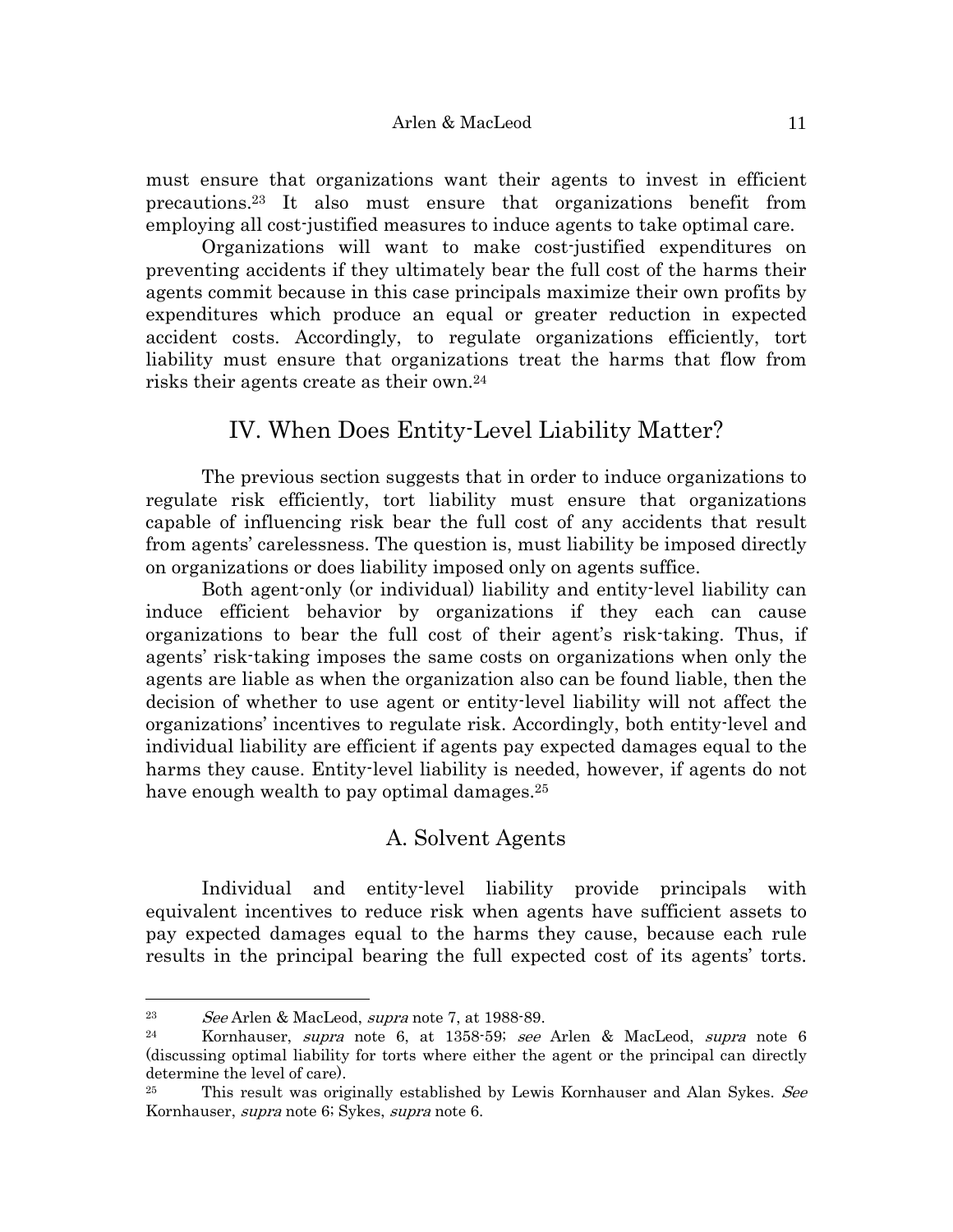Under entity-level liability, the principal pays the costs directly. Under individual agent liability, the principal bears liability through the wages it pays its agents. Thus, each rule provides the same incentives to the parties.

Principals bear the costs of their solvent agents' risk-taking even when only agents are liable because principals must pay their agents additional wages equal to the expected costs of agents' liability. Agents view tort liability as a cost of agreeing to work for the principal and thus will not work for an organization unless it compensates its agents for the expected costs associated with working for the principal, including agents' expected sanctions. Thus, principals do not escape the burden of tort liability that falls on agents; they bear the burden in the form of higher wages.

 This implies that when agents are solvent, the impact of liability on organizations does not depend on whether the tort system imposes liability directly on the organization or directly on the agent, because either way the organizations bears the cost of any liability imposed. In this case, the tort system can induce principals to regulate their agents efficiently, provided that expected damages equal the harm caused. Thus, when there is no risk of agent insolvency, the precise nature of the entity-level liability rule does not matter.26

#### B. Judgment-Proof Agents

 The choice between entity and individual liability does not matter when agents are solvent because it does not affect the cost to the principal of its agents' negligence in this situation. The choice of rule does matter, however, when it affects the expected costs to the principal of its agents' negligence. This is the case when agents are likely not to have enough wealth to pay efficient damage awards.

 When agents do not have enough wealth to pay optimal damages, pure individual liability does not ensure that either agents or principals bear the full expected cost of agents' actions. When agents' wealth is less than the optimal damage award, expected liability imposed on agents is less than victims' expected losses. Thus, tort liability imposed on individual agents does not provide agents with efficient incentives to take care.

 Beyond this, individual agent liability also does not provide principals with efficient incentives to regulate risk taking by judgment-proof agents. Principals only need to compensate agents for liability agents actually

<sup>&</sup>lt;sup>26</sup> This is the case whenever agents cannot avoid all risk of tort liability by simply taking due care. Thus, tort liability is a cost of working for the organization if the task is complicated and agents may fail to take care by accident. See Arlen & MacLeod, supra note 7 (discussing negligence liability for unintentional negligence).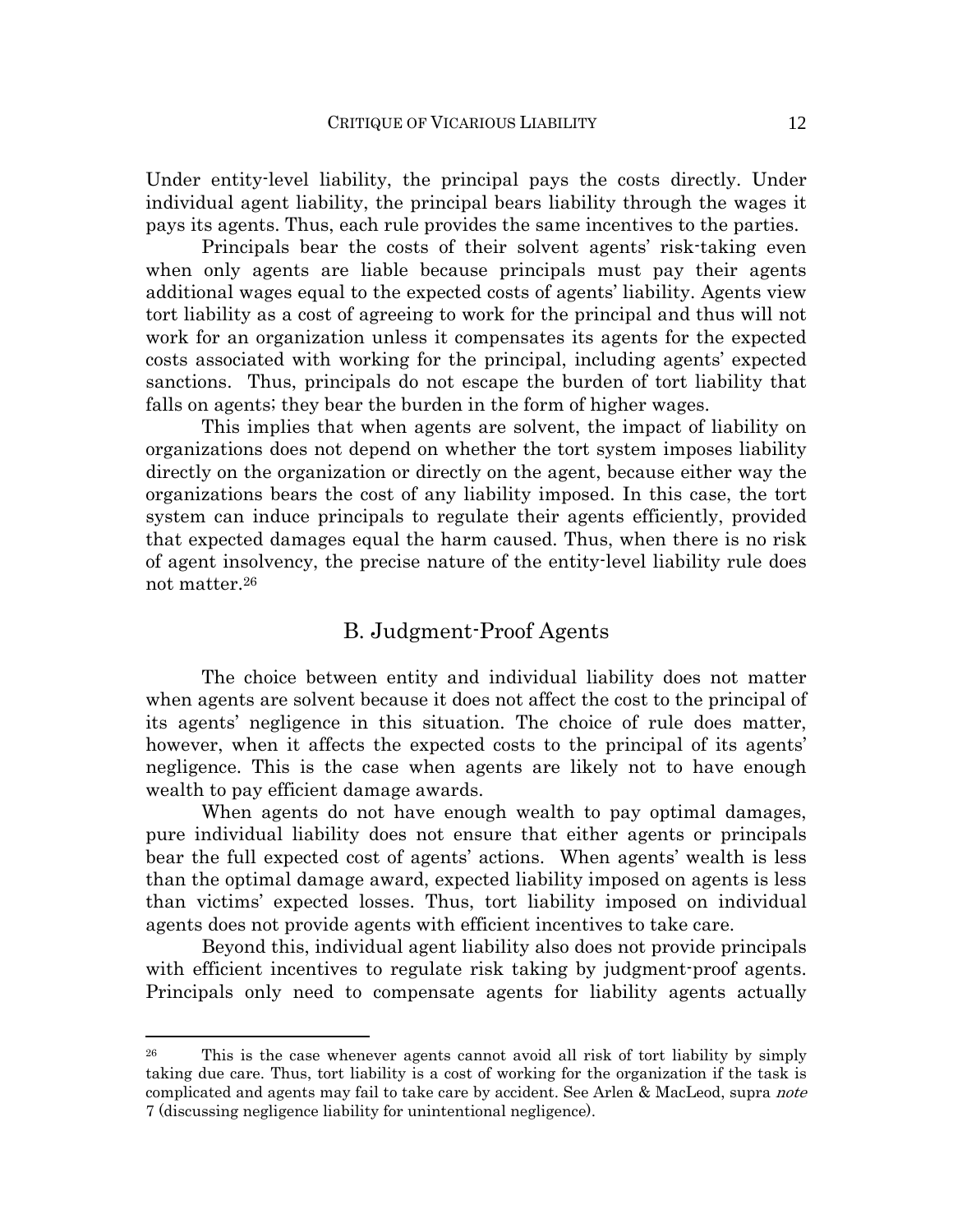expect to pay. Thus, under individual liability, the cost to principals of their agents' risk-taking also is limited by their agents' wealth. Accordingly, under pure individual liability, principals who hire judgment-proof agents do not have optimal incentives to deter agents' risk-taking.

 By contrast, organizations held jointly and severally liable for their agents' torts do have efficient incentives to regulate care because they bear the full amount of damages even if agents are judgment-proof. Accordingly, under entity-level liability principals should make efficient use of the tools available to them to induce agents to take optimal care.

 Thus, when agents are judgment-proof, tort liability is no longer neutral with respect to whether liability is imposed only on agents or also on organizations. Organizations held directly liable for their agents' torts will regulate risk efficiently if damage awards and liability rules are efficient. By contrast, when only agents are liable, organizations with judgment-proof agents are insulated from the full costs of their agents' torts and thus will not regulate risk efficiently.27

#### C. Risk of Agent Insolvency

 Before turning to the question of whether vicarious liability is efficient in situations where agents may be insolvent, it is important to briefly discuss the degree to which agent insolvency is a serious issue. In many important situations – such as torts involving personal injury, death or serious environmental damage – agent insolvency is the rule, not the exception. Agent insolvency must be measured not with respect to existing damage rules, but rather with respect to optimal damage rules. Optimal deterrence requires that expected damages equal the cost to the victim of the harm imposed. For accidents involving serious permanent injury or death, this implies that optimal damages usually are many millions of dollars.28 This exceeds the wealth of all but a handful of individual agents.

 Moreover, this may understate the magnitude of the optimal award. In order to provide efficient incentives, damages must exceed victims'

<sup>&</sup>lt;sup>27</sup> Kornhauser, *supra* note 6; Sykes, *supra* note 6. These analyses entity-level liability assume that individual liability for the underlying activity is governed by a strict liability rule. For an analysis of entity-level liability under a negligence regime see Arlen & MacLeod, supra note 6 (providing a formal proof of the neutrality proposition under a negligence regime when principals regulate agents through both incentive contracts and limitations on agents' authority).

See Jennifer Arlen, Tort Damages: A Survey, in ENCYCLOPEDIA OF LAW & ECONOMICS (Boudewijn Bouckaert and Gerrit De Geest, eds.)(2000) (discussing empirical evidence that optimal deterrence damages for death and serious permanent injury exceed average existing awards); Jennifer Arlen, An Economic Analysis of Tort Damages for Wrongful Death, 60 NYU L. REV. 1113 (1985).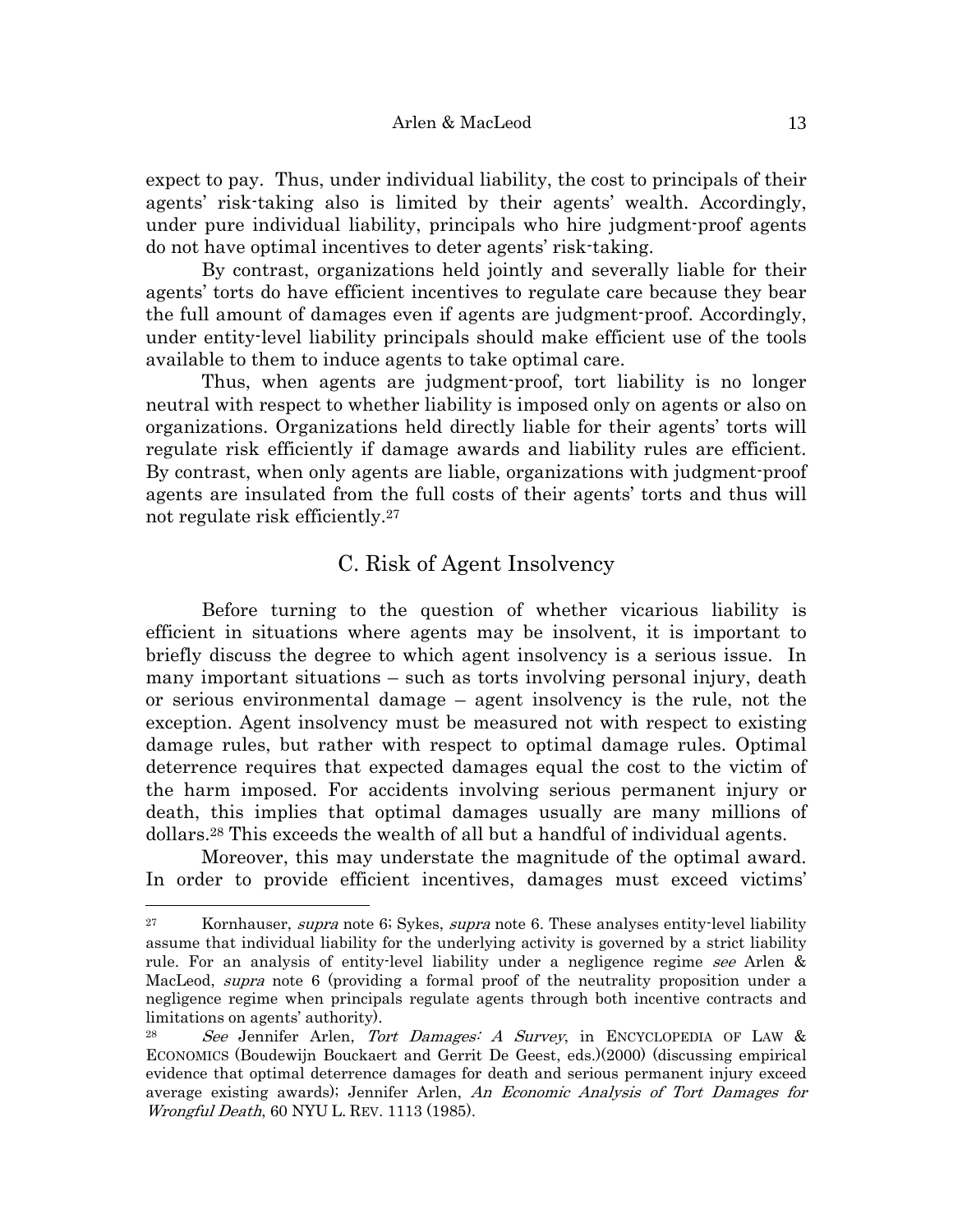expected losses whenever negligent agents often are not sued.<sup>29</sup> Damage awards in these cases must equal a multiple of victims' expected losses, where the multiplier is based on the probability that a wrongdoer avoids liability.30 The use of extraordinary sanctions heightens the likelihood that individual agents will be unable to pay optimal damage awards.

 Accordingly, in considering optimal tort rules for accidents involving serious permanent injury, death, or serious environmental harm it is appropriate to assume that individual agents cannot pay optimal damages. Pure agent liability, therefore, will not provide organizations with efficient incentives to regulate these important risks. In order to provide organizations with efficient incentives to regulate risk-taking, the tort system must employ an efficient rule governing entity-level liability.

#### V. Impact of Vicarious Liability on Organizational Structure

 This Section examines vicarious liability, the rule that usually determines the scope of organizational liability. Vicarious liability is a hybrid between a regime of pure agent liability and an entity-level liability regime. It holds principals liable for torts committed by some agents within the scope of their agency relationship, but only those agents who are "servants," having granted their principals the right to control the physical conduct of their performance. Principals who hire independent contractors usually are not liable for their torts, even when they knew that the independent contractor could not pay its foreseeable tort liability.31

<sup>&</sup>lt;sup>29</sup> Medical malpractice is probably the best documented area of under-litigation.  $E.g.,$ Lori Andrews, et al, An Alternative Strategy for Studying Adverse Events in Medical Care, 349 LANCET 309 (1997) (on-site observation of hospital error found that while 480 of the 1047 patients treated were injured by their medical treatment, with 17.7% of these patients suffering serious injury, only 13 of these patients filed claims); Paul Weiler, MEDICAL MALPRACTICE ON TRIAL, 12-13 (1991) (*Harvard Medical Practice Study* found that only one in eight potentially valid medical malpractice claims was actually filed; in the case of serious injuries, only approximately one claim was filed for every three serious injuries.).

Gary Becker, Crime and Punishment: An Economic Approach, 76 J. POL. ECON. 169 (1968) (where wrongdoers may avoid liability, the optimal sanctions equals H/p, where H is the harm caused and p is the probability that a wrongdoer will be held liable). Thus, for example, if only one in eight victims of negligence recover, the damage award imposed when an injurer is held liable must equal eight times the victim's expected harm, in order to ensure that each potential injurer's bears expected costs equal to the victim's harm for each injury he causes.

<sup>&</sup>lt;sup>31</sup> RESTATEMENT (SECOND) OF AGENCY § 2 (1958). Principals may be liable for torts of independent contractors in special circumstances, such as where the principal was subject to a non-delegable duty to take care to protect the plaintiff. Nevertheless, these exceptions to the general rule do not undermine the central argument of this chapter, since many areas where principals use independent contractors fall outside these exceptions. In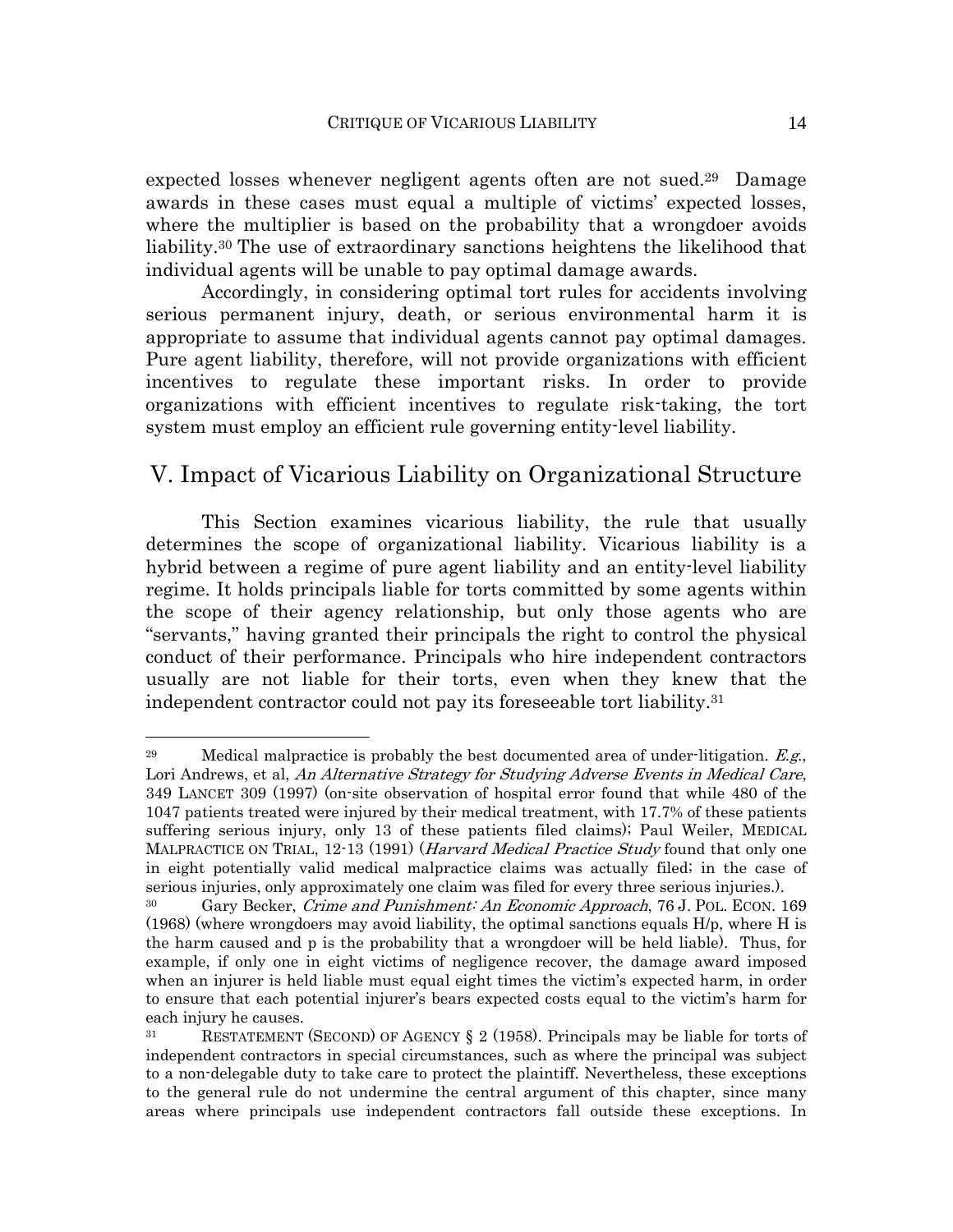Some law and economics scholars have defended the "control" requirement for vicarious liability as being either benign or potentially beneficial. The basic intuition behind this support for vicarious liability appears to be as follows. Organizational liability is important only when agents are insolvent, and then only when organizations can affect their agents' risk-taking. When agents are insolvent, however, organizations cannot easily regulate them through financial sanctions. Organizations often can affect risk-taking only if they can directly control or monitor agents' behavior. Consequently, a rule that holds organizations liable only when they can directly control or monitor agents' behavior focuses liability on those circumstances where organizations can affect care and avoids imposing liability when organizations cannot affect care.32

 This analysis has numerous weaknesses. A well-known weakness is that it fails to recognize that organizations also should bear liability in order to optimally regulate their activity levels. Beyond this, however, this chapter shows that there are additional problems with this argument.

 The preceding analysis focuses on the effect of vicarious liability only after an organization has hired the agent, but does not consider the effect of vicarious liability on organizations' choice of both how to hire an agent (as an employee or not) and which agent to hire. Independent contractor relationships are not set in stone. They are a product of choice. Thus, to be efficient, vicarious liability must not only be efficient as applied to existing independent contractor relationships, it also must provide efficient incentives for principals to establish efficient principal-agent relationships. Principals must be induced to use independent contractor relationships only when these are efficient. They also must have efficient incentives when determining which agents to hire – in particular, when determining whether to hire more or less judgment-proof agents.

 Vicarious liability fails on both of these scores. Vicarious liability distorts organizations' decisions on how to structure their agency relationships, providing them with excessive incentives to hire agents as

addition, principals can be held liable for independent contractors if there is an apparent master-servant relationship. We do not consider this rule since well-advised principals usually can avoid liability based on ostensible or implied authority by taking actions to ensure that third parties know that the agent is an independent contractor.

 $32$  Landes & Posner, *supra* note 5 (supporting limiting liability to principals who exert direct control on the grounds that principals are not in a good position to supervise inputs used by independent contractors and thus should not be liable for the latter's torts); Richard Epstein & Alan O. Sykes, The Assault on Managed Care: Vicarious Liability, ERISA Preemption, and Class Actions, 30 J. LEGAL STUD. 625, 638-41 (2001) (defending the rule that exempting MCOs from liability for independent contractor physicians even though MCOs influence care directly through utilization review and indirectly through financial incentives because the ultimate care decisions rests with physicians).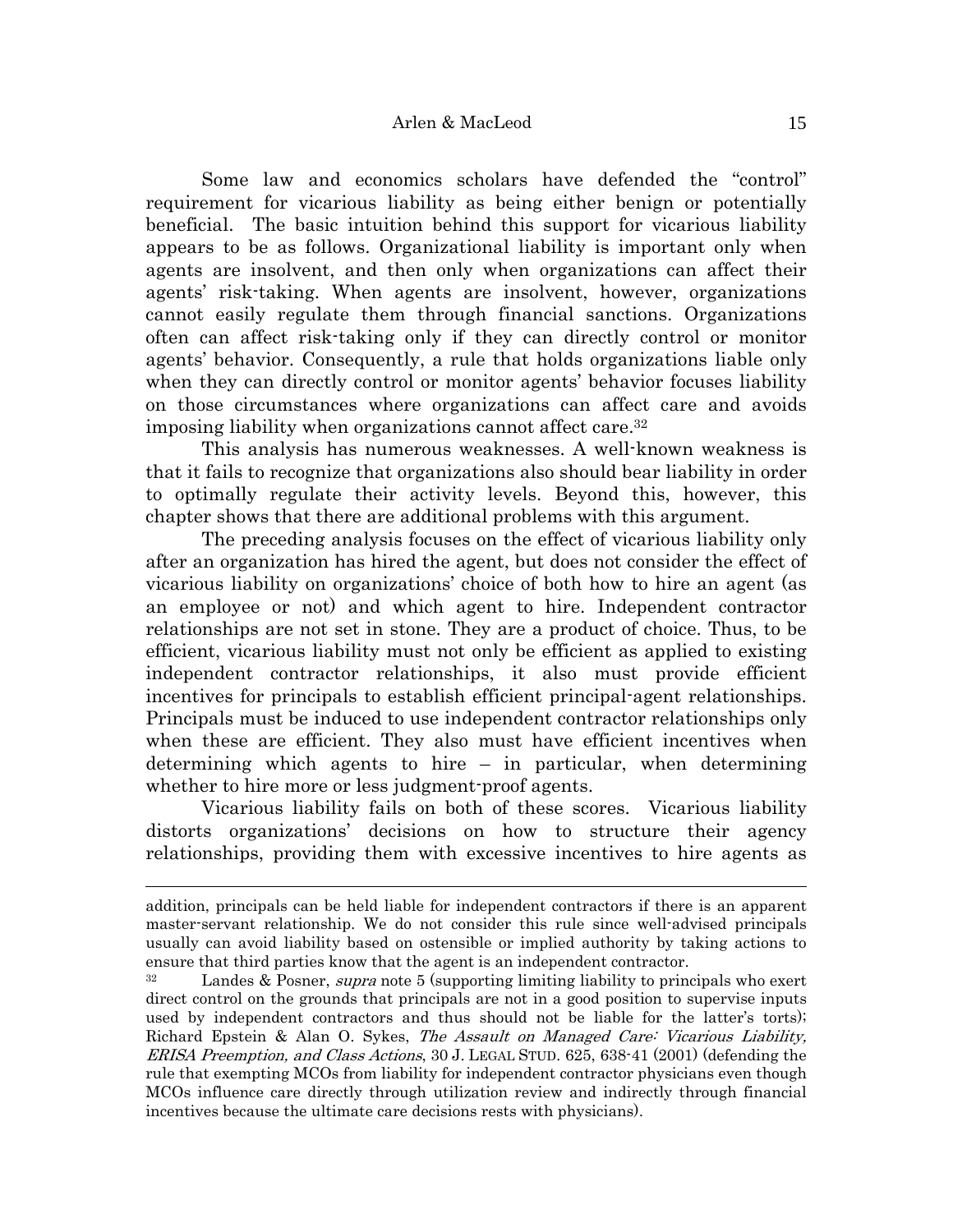independent contractors even when this is not efficient. Indeed, in its impact on organizational form, vicarious liability can be worse than an agent-only liability regime, because vicarious liability actively discourages principals from asserting control over agents even when it otherwise would be in their interests to do so.

 Vicarious liability also is inefficient because it encourages firms to hire thinly-capitalized independent contractors, because they can reduce their expected liability through the use of judgment-proof non-employee agents.

 Finally, defenders of vicarious liability do not adequately address the negative impact of agent-only liability for independent contractors on organizations' incentives to regulate their independent contractors. Insulating organizations from liability for their independent contractors' torts provides organizations with insufficient incentives to reduce their agents' risk-taking. Organizations may even encourage their agents to take excessive risks whenever they benefit from their agents' risk-taking but the costs fall on third parties.

#### A. Nature of Vicarious Liability

 Vicarious liability holds principals liable for agents' torts – jointly and severally with agents – in those cases, but only in those cases, where the principal and the agent were in a "master-servant" relationship. The determination of whether a principal-agent relationship is a master-servant relationship generally turns on whether the principal "controls or has the right to control the physical conduct of the [agent] in the performance of the service."33

 Courts have struggled with what it means for a principal to "control" an agent. Generally, courts have not determined control based on whether the principal can influence the agent's conduct – such as through financial incentives – but instead have focused on whether the principal can exert direct physical control over the agent. Accordingly, the master-servant test permits principals to exert some form of influence without being deemed "masters," and only predicates entity-level liability on particular forms of influence, those associated with more direct control. Thus, for example, a court is very likely to hold that a principal is a master if it supplies the instrumentalities or place of the work or directly supervises the agent onsite. By contrast, a principal who hires an agent to work off-site, using

<sup>33</sup> RESTATEMENT (SECOND) OF AGENCY, §2 (Master; Servant; Independent Contractor) (1958). See supra note 31 (discussing situations where principals may be liable for torts of independent contractors).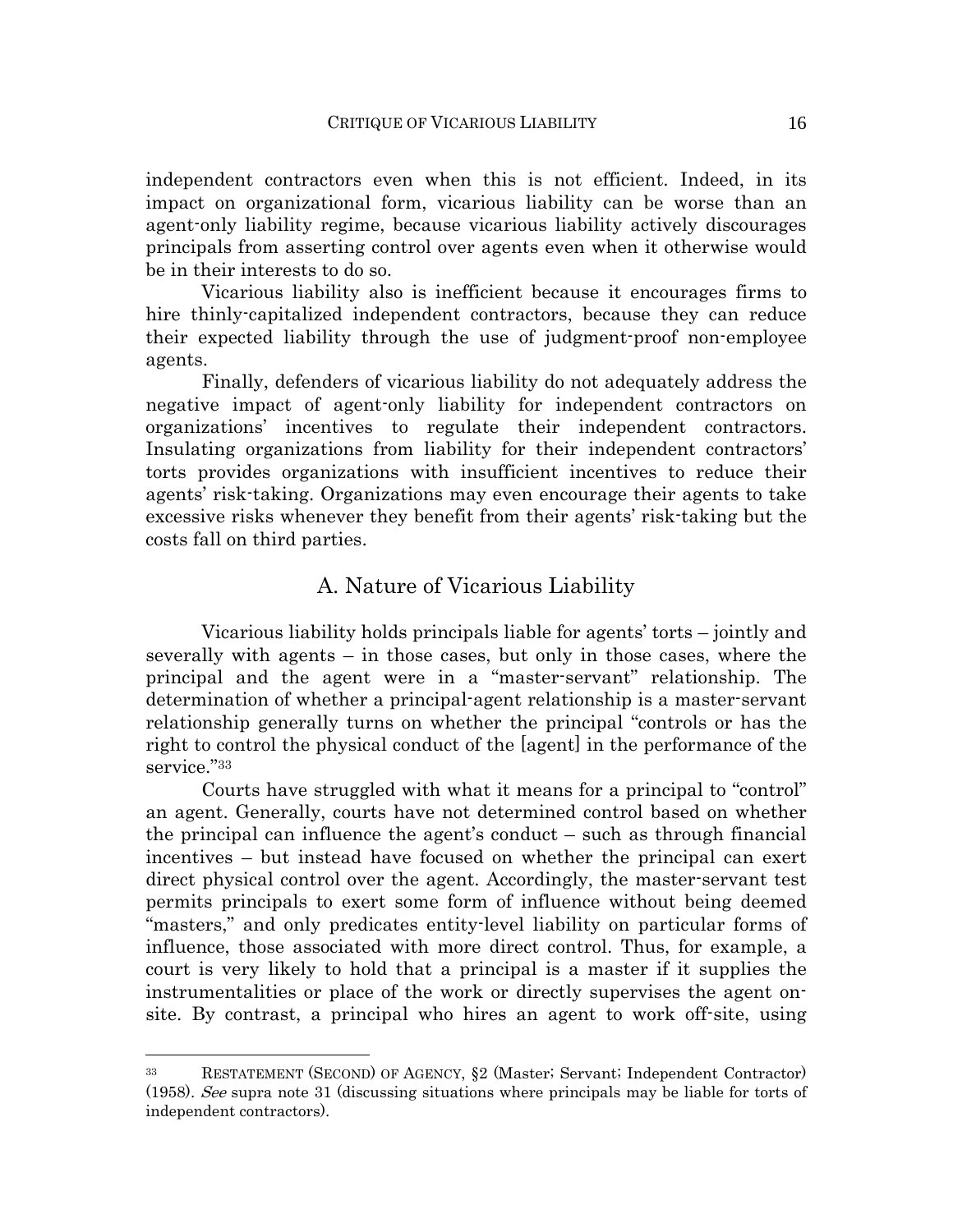instrumentalities supplied by the agent is unlikely to be deemed a master, even if the principal uses financial incentives to influence the agents' behavior.34 Accordingly, vicarious liability in effect imposes entity-level liability only on principals who attempt to control agents directly (or monitor them), and agent-only liability when principals regulate agents only through financial incentives.

#### B. Impact of Vicarious Liability on Incentives to Assert Control

 This part examines the effect of vicarious liability on principals' incentives to assert control over agents. To do so, it compares the incentives vicarious liability provides principals with the incentives principals would have if they bear the costs of their agents' torts directly (where the latter are efficient). Because the rule governing entity-level liability matters most when agents cannot pay for the harms they cause, this part assumes that agents are judgment-proof. We compare the decisions a principal would make regarding how to hire judgment-proof agents under vicarious liability with those of a principal who bears the cost of the harms its agents cause.

 To compare the two situations, we use a simple example. Assume that a principal hires a risk neutral agent<sup>35</sup> (with wealth of 60) to do a project that could cause 160 in harm. Assume that the probability of harm depends on how much the agent invests in care, as shown in Table One. The principal determines how much care it wants its agents to take based on the cost to it of its agent's risk-taking.

 Table One shows the relationship between the agent's expenditures on care and the total expected cost to society of the agent's activities, as given by the cost of care plus the resulting expected cost of accidents. Social welfare is maximized when agents take the level of care that minimizes total accident costs (as given by column six). In this case, this implies that

<sup>&</sup>lt;sup>34</sup> RESTATEMENT (SECOND) OF AGENCY § 2, cmt. c. See supra note 31 (discussing situations where principals may be liable for torts of independent contractors).

In the examples, we focus on risk neutral agents (who care only about the expected cost of their actions and not the variance in their wealth) both to simplify the discussion of the basic issues and because the concerns raised by vicarious liability are particularly great in the large number of situations where principals hire corporate agents as independent contractors to perform tasks that are an essential part of the principals' business. These corporate independent contractors are likely to be effectively risk neutral if their owners have diversified shareholdings. Allowing for agent risk aversion would not change our fundamental conclusions about the distorting effects of vicarious liability. Indeed, the penalty vicarious liability imposes on the use of control is more costly when agents are risk averse because agent risk aversion increases the costs of using financial incentives instead of control to regulate agents. See Milgrom & Roberts, *supra* note 18, Chap. 7 (discussing the costs of financial sanctions when agents are risk averse).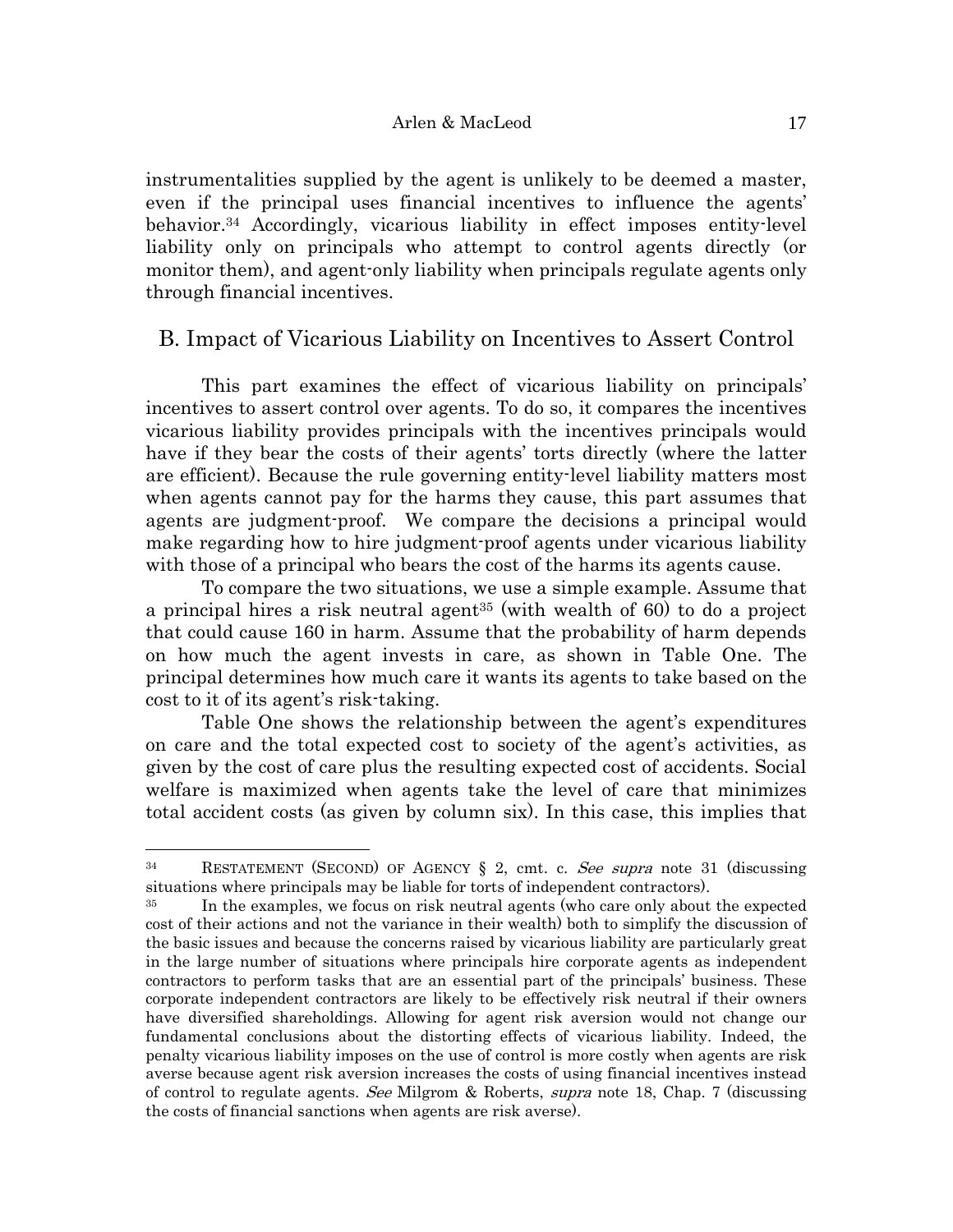total costs are minimized when the agent takes moderate care of 3. While the agent could further reduce expected accident costs by increasing care to 6, it would be wasteful to get him to do so, because increasing care by 3 would only yield an expected gain of  $2$  (*i.e.*, 10-8) in reduced expected accident costs.

| Level of | Cost of | Prob. of | Cost of  | Expected | Total    |
|----------|---------|----------|----------|----------|----------|
| Care     | Care    | Accident | Accident | Accident | Expected |
|          |         |          |          | Costs    | Costs    |
| None     | 0       | 1/10     | 160      | 16       | 16       |
| Low      | .8      | 1/12     | 160      | 13.33    | 14.13    |
| Moderate | 3       | 1/16     | 160      | 10       | 13       |
| High     | 6       | 1/20     | 160      | 8        | 14       |

TABLE ONE Social Costs of Risk-Taking

 Observe that Table One shows that it would be efficient for the agent to take moderate care even if the only way to get the agent to spend anything on care is to invest \$1 in directly controlling his behavior. Moderate care is still efficient because the cost of moderate care (with control) is 14, which is less than the cost of having no control, 16 (or control with low or high care, which is 15.13 and 15 respectively).

#### 1. Principal Bears Costs of the Agents' Risks

 Consider a principal who expects to bear the costs of its agent's risktaking directly. Assume, for example, that any accident would cause environmental damage to land the principal needs to use. Alternatively, assume that the harm falls on third parties but the principal is liable for all its agent's torts.

 In this situation, the principal bears all the costs associated with its agent's activities. It bears accident costs directly; it bears the costs of care through its wage obligations to its agents. Thus, the principal's expected costs equal the social costs of its agent's activities, as given by column 6. The principal thus can minimize its costs by inducing the agent to take efficient (i.e., moderate) care.

 The principal will use its available tools to attempt to induce the agent to take moderate care. In some cases, the principal can induce its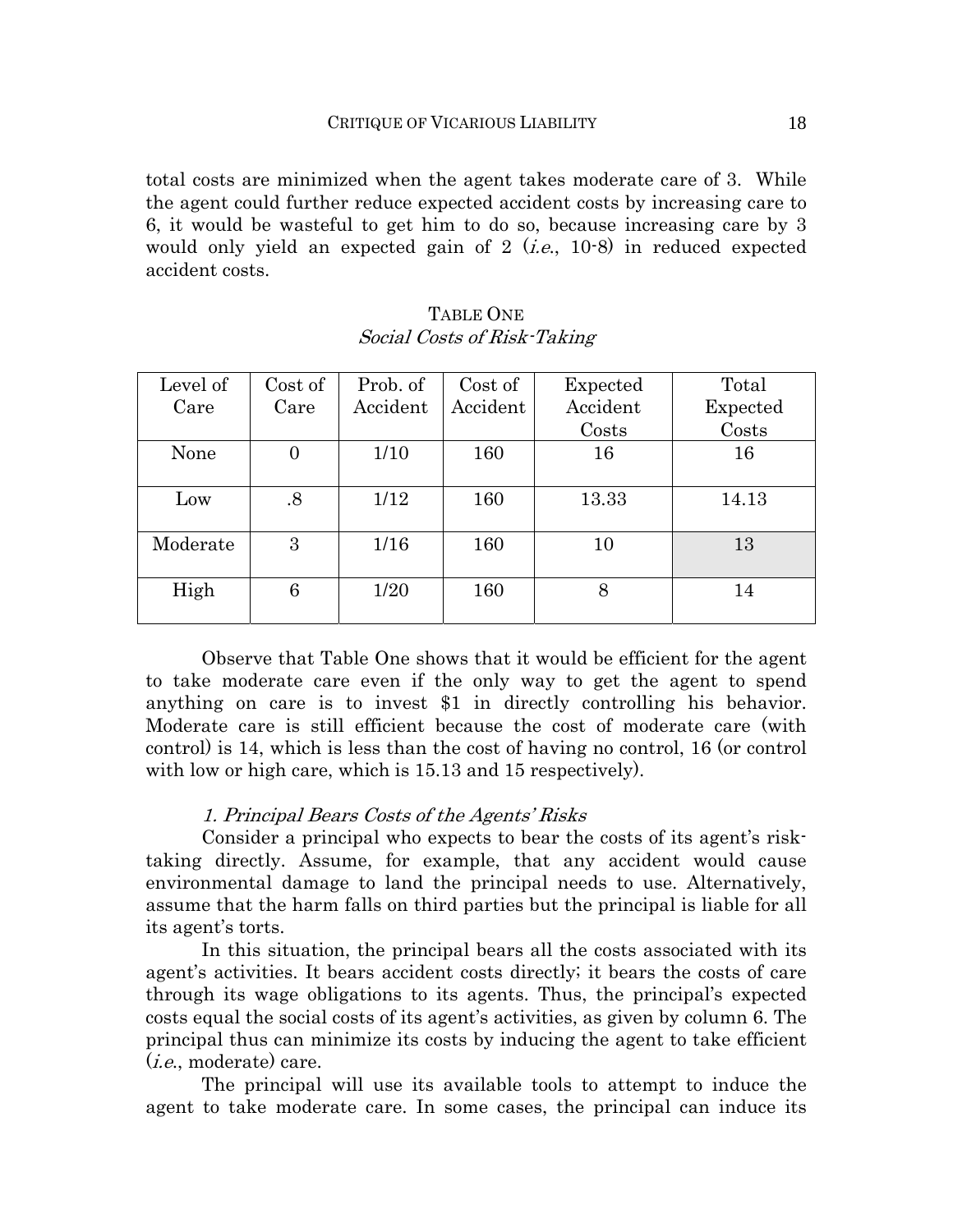#### Arlen & MacLeod 19

agent to select moderate care by imposing financial penalties for agent negligence. Yet financial incentives alone are not always sufficient, particularly when agents have limited assets. Financial sanctions do not provide judgment-proof agents with sufficient incentives to invest in care, because they directly bear the costs of care, but bear little expected cost from sanctions (since their wealth is so low). In this case, principals can regulate agents more effectively by supplementing sanctions with other methods, including direct control over care (or monitoring supplemented by sanctions).36 Accordingly, when principals bear the costs of their agents' harms, a principal hiring a judgment-proof agent often is better off asserting more direct control over care by hiring the agent as an employee and directly dictating the level of care.

| Level of | Cost Care | Prob. Of | Max.     | Expected | Total    |
|----------|-----------|----------|----------|----------|----------|
| Care     |           | Accident | Sanction | Sanction | Expected |
|          |           |          |          |          | Costs    |
| None     |           | 1/10     | 60       | 6        | 6        |
|          |           |          |          |          |          |
| Low      | .8        | 1/12     | 60       | 5        | 5.8      |
|          |           |          |          |          |          |
| Moderate | 3         | 1/16     | 60       | 3.75     | 6.75     |
|          |           |          |          |          |          |
| High     | 6         | 1/20     | 60       | 3        | 9        |
|          |           |          |          |          |          |

TABLE TWO Agent Has Wealth of 60

 This can be illustrated by considering a principal who plans to hire an agent with wealth of 60.37 If the principal hires the agents and relies only on financial incentives, the agent would face the following costs as given in Table Two. Because the agent's expected sanction is so low (see column

<sup>36</sup> Financial incentives also are not optimal when principals are risk neutral, agents are risk averse and cannot take actions to avoid the sanction. All else equal, in this case it would be optimal to impose ex post costs on principals, not agents, because risk is costly to agents but not principals. Thus their joint welfare is higher when the principal bears the risk. See generally Milgrom & Roberts, supra note 18, at 216-218.

In fact, principals can reduce the problem of agent insolvency by paying large upfront wages designed to increase the sanction available to the principal should the agent fail to take optimal care. See Milgrom & Roberts, supra note 18, at 363 (discussing efficiency wages). This is an expensive way to regulate agents because this wage must be paid to all agents, and hence principals often find it more cost-effective to monitor agents.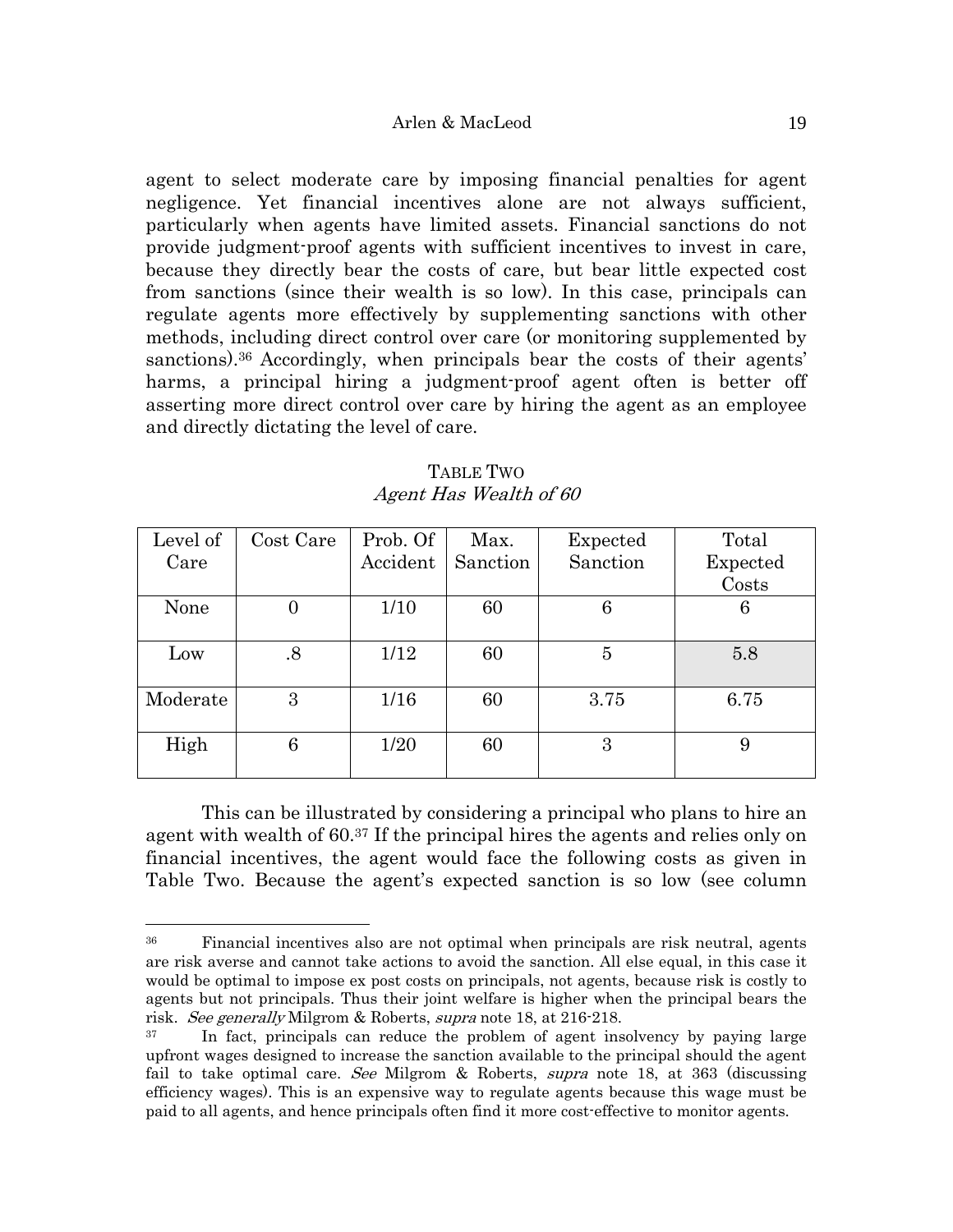five), he will only take low care, even though the principal wants him to take moderate care, because the agent's expected liability is not large enough to justify additional expenditures on care.

 When the principal bears the full costs of the agent's torts, the agent's low care hurts the principal by subjecting it to expected costs of \$14.13 instead of \$13 (see Table One). The principal, thus, may seek additional ways to regulate the agent. The principal may decide to exert direct control over care-taking by hiring the agent as an employee, if it can assert control for less than \$1.13. A principal who bears the cost of its agent's harms will use employment relationships whenever the resulting net benefit of the reduced risk exceeds the costs of exerting control.

#### 2. Principals' Behavior Under Vicarious Liability

 While a principal with efficient incentives will assert control when it is efficient to do so, a principal governed by vicarious liability will not. Moreover, vicarious liability is particularly likely to deter organizations from asserting control when control is most likely to be efficient: when financial incentives are ineffective because agents do not have enough wealth to pay for the harms they cause.

 Under vicarious liability, a principal that asserts control is liable for the full costs of any its agents' torts whereas a principal which eschews the right to control its agents pays only for its agents' expected liability as limited by their wealth. Accordingly, when agents are judgment-proof, vicarious liability penalizes principals which assert control by enhancing their expected liability for any torts that occur by the amount of their agents' unfunded liability (by the amount that their expected liability exceeds their expected capacity to pay). This liability enhancement effect deters the efficient use of control if it exceeds the benefit a principal derives from the deterrent impact of control on the expected number of torts.38 As the liability enhancement effect is greater the lower agents' wealth, vicarious liability is particularly likely to deter principals from asserting control when control is most valuable − when agents have very little wealth (and thus financial incentives are least effective).39

<sup>&</sup>lt;sup>38</sup> Cf. Arlen & Kraakman, *supra* note 5, at 706-712 (showing that strict entity-level liability can deter corporations from using monitoring and reporting to regulate agent wrongdoing if the liability enhancement effect from the greater expected liability occasioned by monitoring and reporting exceeds the deterrent effect from the impact of monitoring and reporting on the expected amount of agent wrongdoing).

Compare with Richard Brooks, Liability and Organizational Choice, 45 J. LAW, ECON. & ORGAN. 91 (2002). Professor Brooks found that oil companies reduced their use of independent contractor shippers after sanctions for spills increased. This could happen under vicarious liability if the deterrent effect exceeds the liability enhancement effect, even when principals can control agents' solvency. Nevertheless, it should be noted that the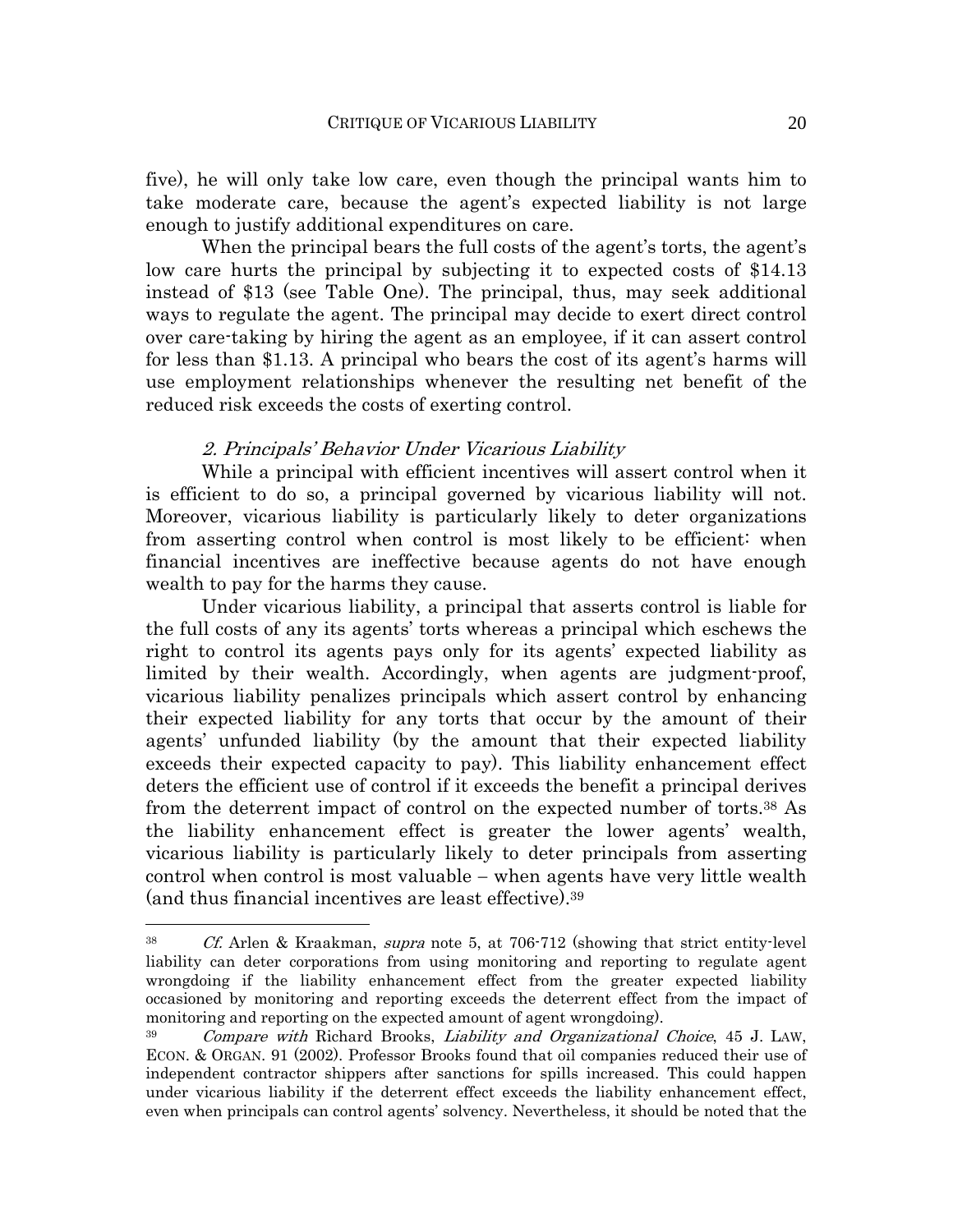| Level of | Cost Care | Prob. Of | Expected            | <b>Expected Costs for</b> |
|----------|-----------|----------|---------------------|---------------------------|
| Care     |           | Accident | Costs for Employee  | Independent               |
|          |           |          | (including control) | Contractor                |
| None     |           | 1/10     | 16                  | 6                         |
|          |           |          |                     |                           |
| Low      | .8        | 1/12     | 15.13               | 5.8                       |
|          |           |          |                     |                           |
| Moderate | 3         | 1/16     | 14                  | n/a                       |
|          |           |          |                     |                           |
| High     | 6         | 1/20     | 15                  | n/a                       |
|          |           |          |                     |                           |

#### TABLE THREE Principal's Expected Costs When Agent Has Wealth of 60

 Consider our example, only now assume that risks fall on third parties and that the principal's liability is governed by vicarious liability. For simplicity assume that liability for the underlying activity is governed by strict liability.40 The expected costs and benefits to the principal of hiring the agent under vicarious liability are presented in Table Three. As shown in column four, if the principal hires the agent as an employee it assumes full liability for the agent's torts. While the principal can use control to induce the agent to take moderate care (thereby reducing the probability of an accident), asserting control is costly. The principal now must pay for care, control, and the full costs of any torts that do occur. The principal, in

legal regime that Brooks studied, however, is not a vicarious liability regime as defined in this chapter. According to Brooks, in many states oil companies face liability for torts of their shippers even when they employ independent contractors. Specifically, 10 states (including California and Alaska) impose liability on the cargo owner regardless of whether the shipper is an independent contractor. Moreover, courts in other jurisdictions concluded that oil companies retain sufficient control to be liable for their shippers torts. Id. at 104. Finally, many states regulate the financial well-being of the shipper, thereby limiting the magnitude of the unfunded liability.  $Id$  at 100. Thus, as oil companies are unable to use independent contractors to externalize risk to the degree permitted by vicarious liability, they can be expected to respond to increased sanctions by exerting control in order to reduce the risk of an accident.

<sup>&</sup>lt;sup>40</sup> Our analysis would apply as well to negligence liability when agents who endeavor to take optimal care nevertheless may be negligent, for example because they do not always know whether they are taking optimal care. For a discussion of optimal negligence liability when the risk-imposer may be negligent accidentally because she is not perfectly informed about the costs and benefits of the actions she may take, but is able to reduce the probability of error through investing in expertise, see Arlen & MacLeod, *supra* note 6; Arlen & MacLeod, supra note 7.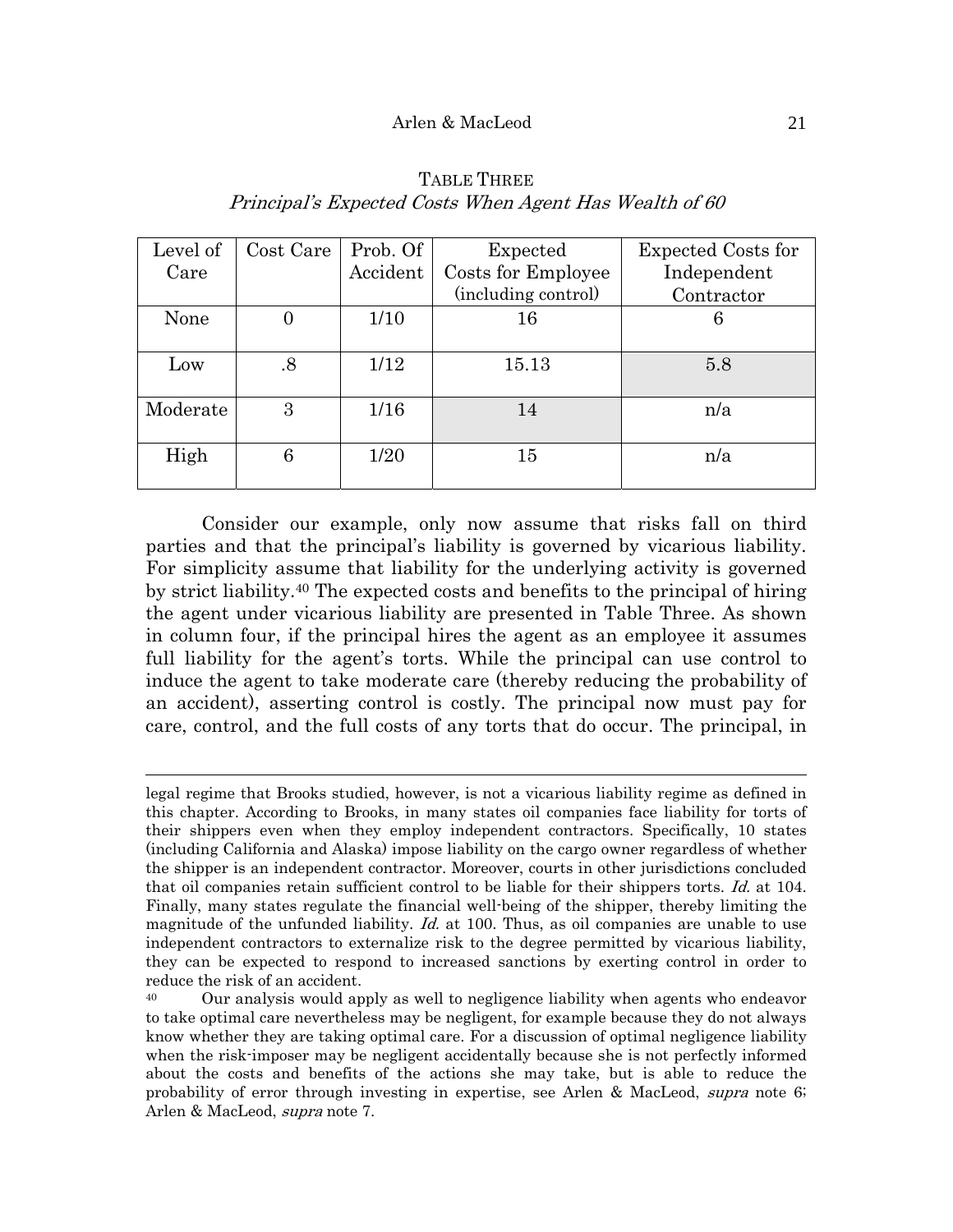other words, must assume the full costs of its activities (as in Table One), including the costs of control.

 By contrast, if the principal hires an independent contractor it does not have to assume the full cost of its activities. Instead, it bears only that independent contractor's costs (as given in Table Two). This ability to avoid its independent contractor's unfunded expected liability may reduce the principal's per-accident costs to such a degree that the principal is better off using the independent contractor relationship, even though this means facing a higher risk of tort liability because it cannot induce more than low care using financial incentives alone (as is shown in Table Three).

 Thus, vicarious liability creates perverse incentives for principals to prefer independent contractors over employees when the risks fall primarily on third parties in the very situation where control might be most socially beneficial, where agents are judgment-proof. Accordingly, as a result of vicarious liability, principals who could induce efficient care-taking by agents will fail to do so, allowing agents to take excessive risks to the detriment of society. Thus, the principal in Table Three hires its judgmentproof agents as independent contractors, even though this means that it must accept a greater probability of accident, because any effort to attempt to control care through the use of control subjects the principal to full liability for any torts its agents cause.<sup>41</sup>

 Beyond this, vicarious liability distorts principals' incentives to regulate its independent contractors (as is discussed below). From Table Three we see that while the principal wants its agents to take optimal care when it is liable for its agents' torts, it does not want agents to take optimal care when only the agent is liable (as can be seen from column six of Table Two). The principal, thus, no longer wants the independent contractor to take optimal care because it now faces the same net expected costs of care as the judgment-proof agent. Thus, if the agent does not face sufficient

<sup>41</sup> Consistent with this, evidence suggests firms often alter their internal structures to shift certain dangerous activities onto temporary contract workers, who they hire through independent contractors. Principals may leave these corporate independent contractors in charge of training and supervision even though evidence suggests independent contractors are less effective at training people to work for the firm than is the firm itself. Organizations employ this inefficient structure to enable them to treat these on-site contract workers as independent contractors in order to reduce their expected liability. See, e.g., James B. Rebitzer, Job Safety and Contract Workers in the Petrochemical Industry, 34 INDUS. RELATIONS 40 (1995) (showing how the petrochemical industry sought to insulate itself from liability for workplace accidents by hiring contract workers and assigning all training and supervision of these workers to off-site independent contractors less capable of regulating safety). Principals' excessive incentives to employ independent contractors are exacerbated by employee benefit and tax laws that impose significant financial burdens on principals who hire employees that can be avoided by hiring independent contractors.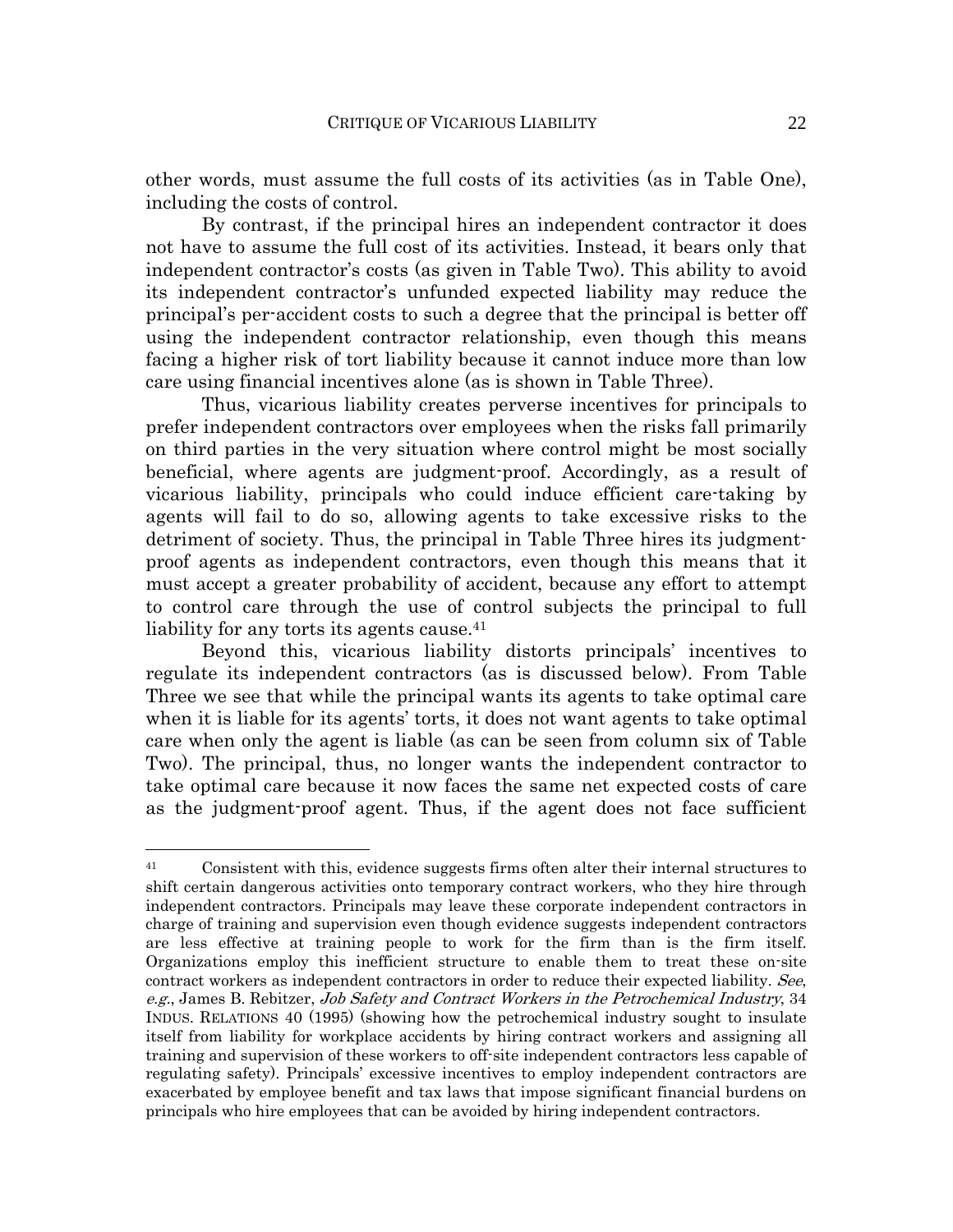liability to warrant taking precautions, the principal does not bear sufficient costs to want the agent to take precautions.

#### 3. Disincentive to Assert Control

 Vicarious liability not only is inefficient when compared with a regime that ensures principals bear the costs of harms they cause, in some cases it may even be worse than a regime in which entities are never liable. Vicarious liability may be worse than pure agent liability in those situations where principals governed by pure agent liability might nevertheless have incentives to exert direct control over agents' care-taking, even when agents are judgment-proof.

 Principals often will want to deter agents' risk-taking because they also may be injured by agents' negligence. For example, careless agents may destroy the principals' property as well as harming a third party; principals also may suffer reputational penalties when their agents are negligent and injure third parties. In such situations, principals can reduce their expected costs by reducing the risk of harm, even if they are not liable for their agents' torts.

 Principals often can best reduce risk by hiring agents as employees, particularly when it must hire agents who cannot pay for the harms they may cause. In this case, a principal who wants to induce care may be best off bringing the agent within the firm, so that it can use direct control or monitoring to supplement any financial incentives.

 Yet vicarious liability penalizes principals which hire agents as employees by causing them to be liable for harms to third parties in addition to harms to themselves. This may result in a principal paying more when it asserts control than when it does not, even though total social costs are minimized when it asserts control. As a result, a principal which might assert control to regulate care-taking under pure agent liability may eschew control under vicarious liability if the cost of their agents' unfunded liability dwarfs the benefits of control.

 To see this, return to our example where accidents result in a cost of 160, but assume that the principal bears 110 and the third party bears 50 of any accident costs. For simplicity, assume that the agent has no wealth and thus would not take care if hired as an independent contractor. Assume, however, that the principal could induce care (low, moderate or high care) by hiring the agent as an employee and spending \$1 to assert direct control over care.

 The situation facing the principal under pure agent liability is presented in Table Four. Although the principal does not bear the full cost of its agent's harms, it nevertheless will use control to reduce risk because this enables the principal to reduce its expected costs (including the costs to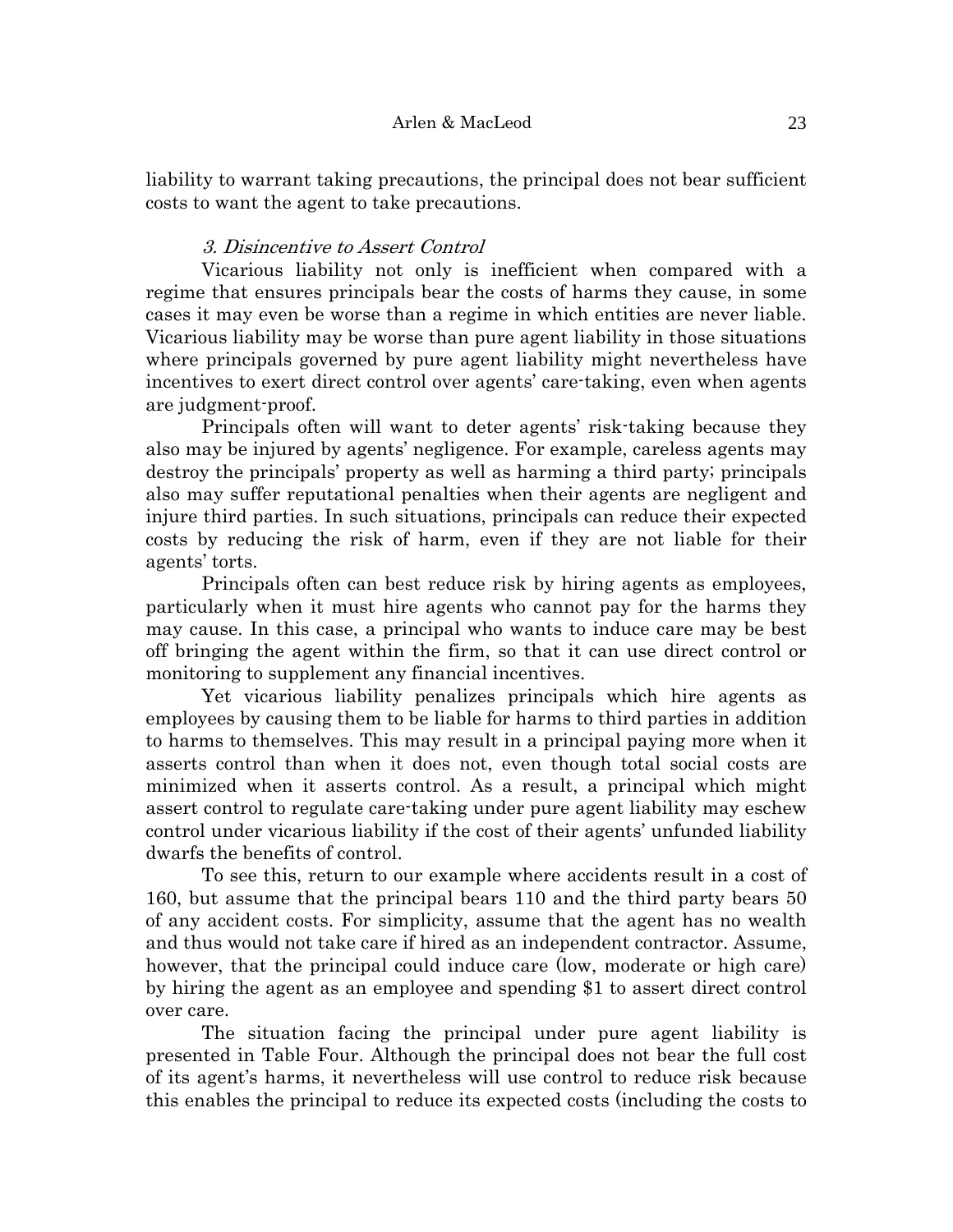it of its agent's negligence). Indeed, in the present example, the principal will use control to induce agents to take efficient care (moderate care), although it may not in other circumstances.

| Level of | $\cos t$   | Exp'd    | Expected | Exp'd Costs: | Exp'd Costs: |
|----------|------------|----------|----------|--------------|--------------|
| Care     | Care       | Accident | Social   | Hire         | Independent  |
|          | (control)  | Costs    | Costs    | Employee     | Contractor   |
| None     | $\theta$   | 16       | 16       | 11           | 11           |
|          |            |          |          |              |              |
| Low      | $.8 (+ 1)$ | 13.33    | 15.13    | 10.96        | n/a          |
|          |            |          |          |              |              |
| Moderate | $3 (+ 1)$  | 10       | 14       | 10.87        | n/a          |
|          |            |          |          |              |              |
| High     | $6 (+ 1)$  | 8        | 15       | 12.5         | n/a          |
|          |            |          |          |              |              |

#### TABLE FOUR Pure Agent Liability

 By contrast, as shown in Table Five, under vicarious liability the principal will not hire the agent as an employee because vicarious liability forces the principal to pay for the third parties' costs if he asserts control but not otherwise. Because in the present example the cost to the principal of paying for the agents' unfunded liability exceeds the benefit of reducing accidents, the principal will hire the agent as an independent contractor (paying expected costs of 11 for an agent who takes no care) rather than hiring the agent as an employee (paying expected costs of 14 for an agent who takes efficient care). In this situation, a switch from pure agent liability to vicarious liability thus reduces social welfare by deterring principals from taking cost-effective measures to reduce risk.

 Indeed, the inefficient effect of vicarious liability may be even greater than this analysis suggests because a principal which hires an independent contractor may be able to use financial incentives to increase the care its agents take to avoid harm to itself, while leaving third parties vulnerable to its agent's carelessness. In these circumstances, principals may be able to use independent contractor relationships at little cost to themselves, but potentially great cost to society.42

<sup>&</sup>lt;sup>42</sup> MCO contracts with physicians are examples of these types of contracts. Physicians can impose costs on both patients (through error) and MCOs (through providing excessively costly treatment). MCOs, which are not liable for the medical negligence of their independent contractor physicians, currently use financial incentives to induce physicians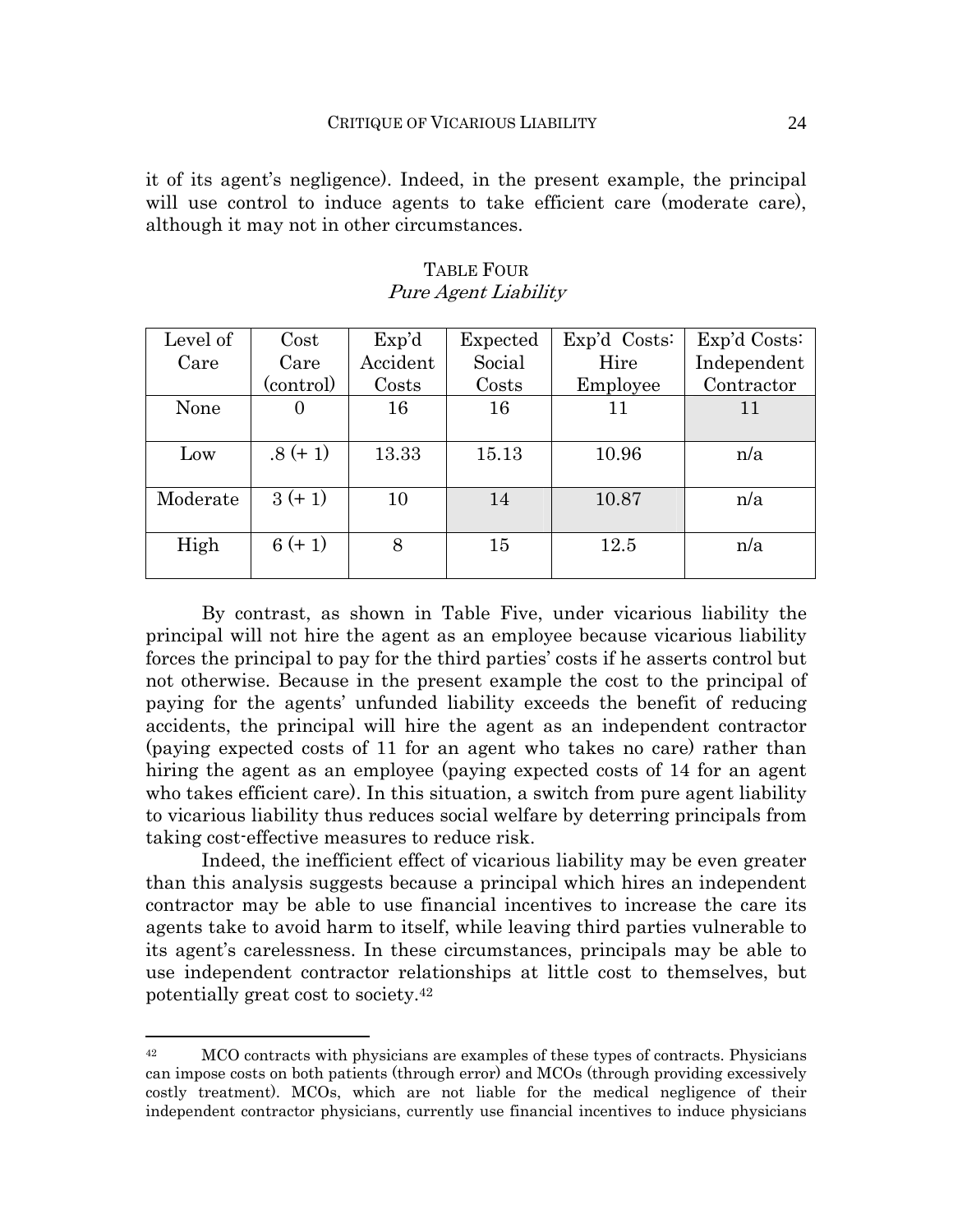| Level of | $\mathrm{Cost}$ | Exp'd    | Expected | Exp'd       | Exp'd Costs: |
|----------|-----------------|----------|----------|-------------|--------------|
| Care     | Care            | Accident | Social   | Costs: Hire | Independent  |
|          | (control)       | Costs    | Costs    | Employee    | Contractor   |
| None     | 0               | 16       | 16       | 11          | 11           |
|          |                 |          |          |             |              |
| Low      | $.8 (+ 1)$      | 13.33    | 15.13    | 15.13       | n/a          |
|          |                 |          |          |             |              |
| Moderate | $3 (+ 1)$       | 10       | 14       | 14          | n/a          |
|          |                 |          |          |             |              |
| High     | $6 (+ 1)$       | 8        | 15       | 15          | n/a          |
|          |                 |          |          |             |              |

#### TABLE FIVE Vicarious Liability

#### C. Incentives to Hire Judgment-Proof Agents

The perverse effects of vicarious liability on principals' incentives to regulate agents through the use of control are even greater than the preceding analysis suggests because vicarious liability encourages principals to avoid liability for their agents' torts both by hiring agents as independent contractors and selecting agents who are less vulnerable to tort suit.

 Principals can affect their agents' care-taking both through how they structure their relationships (as independent contractors or employees) and through their choice of which agents to hire (more or less judgment-proof). An important test of a liability rule is whether it provides principals with efficient incentives in their choice of agents.

 Vicarious liability discourages principals from hiring insolvent agents as employees because principals bear the full cost of their employees' torts (unaffected by agents' wealth) but only pay for independent contractor torts up to the independent contractors' ability to pay. Yet a principal which hires an independent contractor may reduce its expected costs by hiring one with very little wealth because this also reduces the expected burden to the principal of tort liability. Moreover, the principal's ability to reduce its expected cost by hiring thinly-capitalized independent contractors enhances the benefit to principals of independent contractor relationships, increasing principals' incentives to make inefficient use of independent contractors.

to avoid excessively costly treatment, but do not employ sanctions to punish physicians who provide suboptimal care.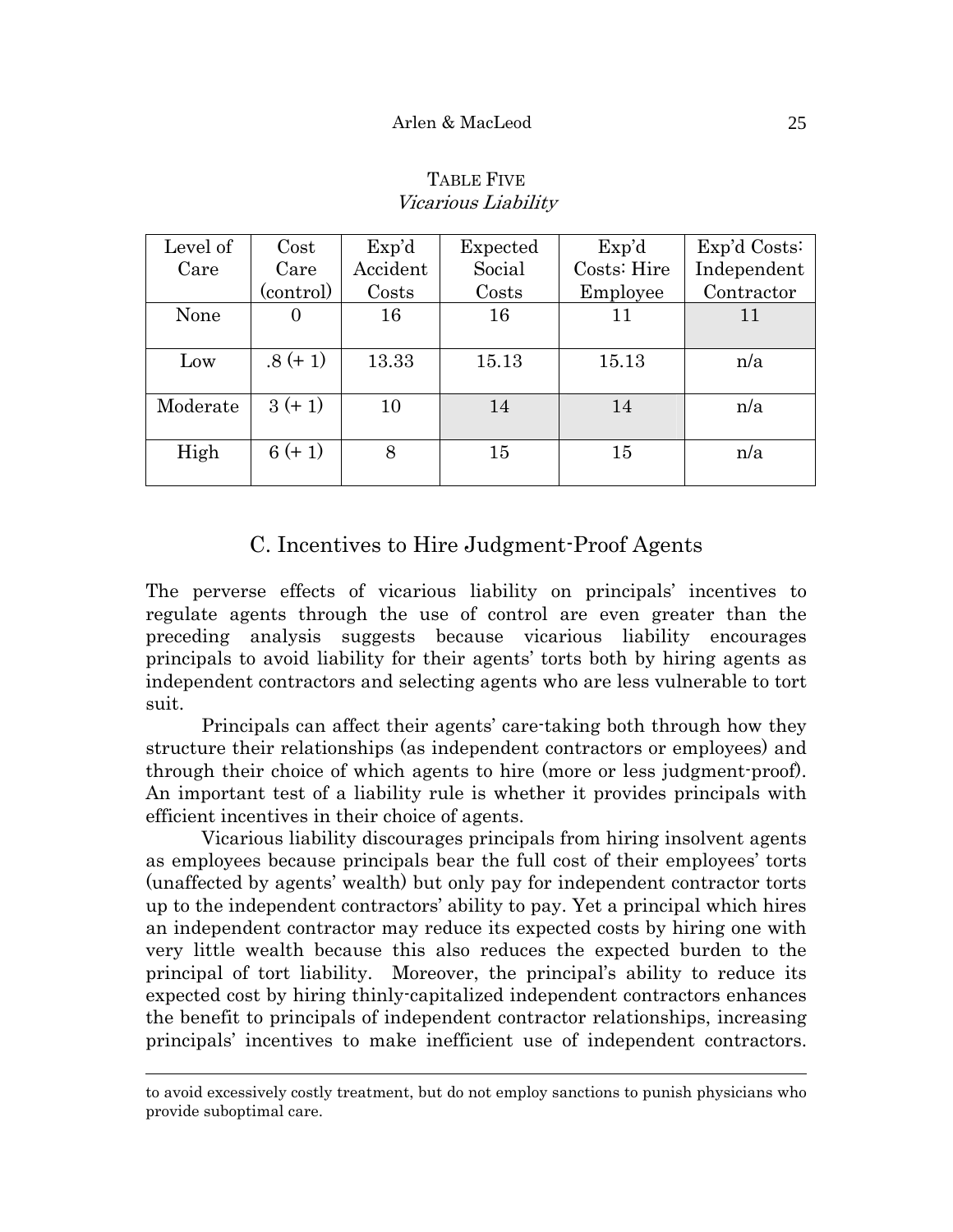Vicarious liability thus provides principals with perverse incentives to make inefficient use of independent contractors, and to hire those who are less financially solvent (and thus particularly difficult to regulate).

 To see this, return to our example, and assume that the costs of the agent's torts are borne by third parties. A principal trying to decide whether to use an employee or independent contractor will compare the expected costs of an employee with those of an independent contractor, bearing in mind that it can use its choice of which independent contractor to hire to further reduce its tort liability. Indeed, the principal may be able to reduce its expected costs dramatically by hiring an independent contractor who is completely judgment-proof, thereby eliminating all costs resulting from its agent's torts. This will increase the principal's profits relative to hiring either an employee or hiring an independent contractor with wealth 60, at the expense to the third parties who bear the greater risks associated with the insolvent independent contractors' expected failure to take care.

| Level of<br>Care | $\rm Cost$<br>Care | Exp'd<br>Accident | Expected<br>Social | Exp'd<br>Costs: Hire | Exp'd Costs:<br>Independent |
|------------------|--------------------|-------------------|--------------------|----------------------|-----------------------------|
|                  | (control)          | Costs             | Costs              | Employee             | Contractor                  |
| None             | $\Omega$           | 16                | 16                 | 11                   | $\Omega$                    |
| Low              | $.8 (+ 1)$         | 13.33             | 15.13              | 15.13                | n/a                         |
| Moderate         | $3 (+ 1)$          | 10                | 14                 | 14                   | n/a                         |
| High             | $6 (+ 1)$          | 8                 | 15                 | 15                   | n/a                         |

TABLE SIX Vicarious Liability When Agent Has Zero Wealth

 Accordingly, rather than inducing principals to adopt efficient mechanisms to regulate agents' risk-taking, vicarious liability distorts principals' behavior. First, principals now gain from hiring insolvent agents, provided they hire them as independent contractors instead of as employees. Second, principals who have hired independent contractors benefit from hiring agents who are particularly difficult for the tort system to regulate – those that are judgment-proof.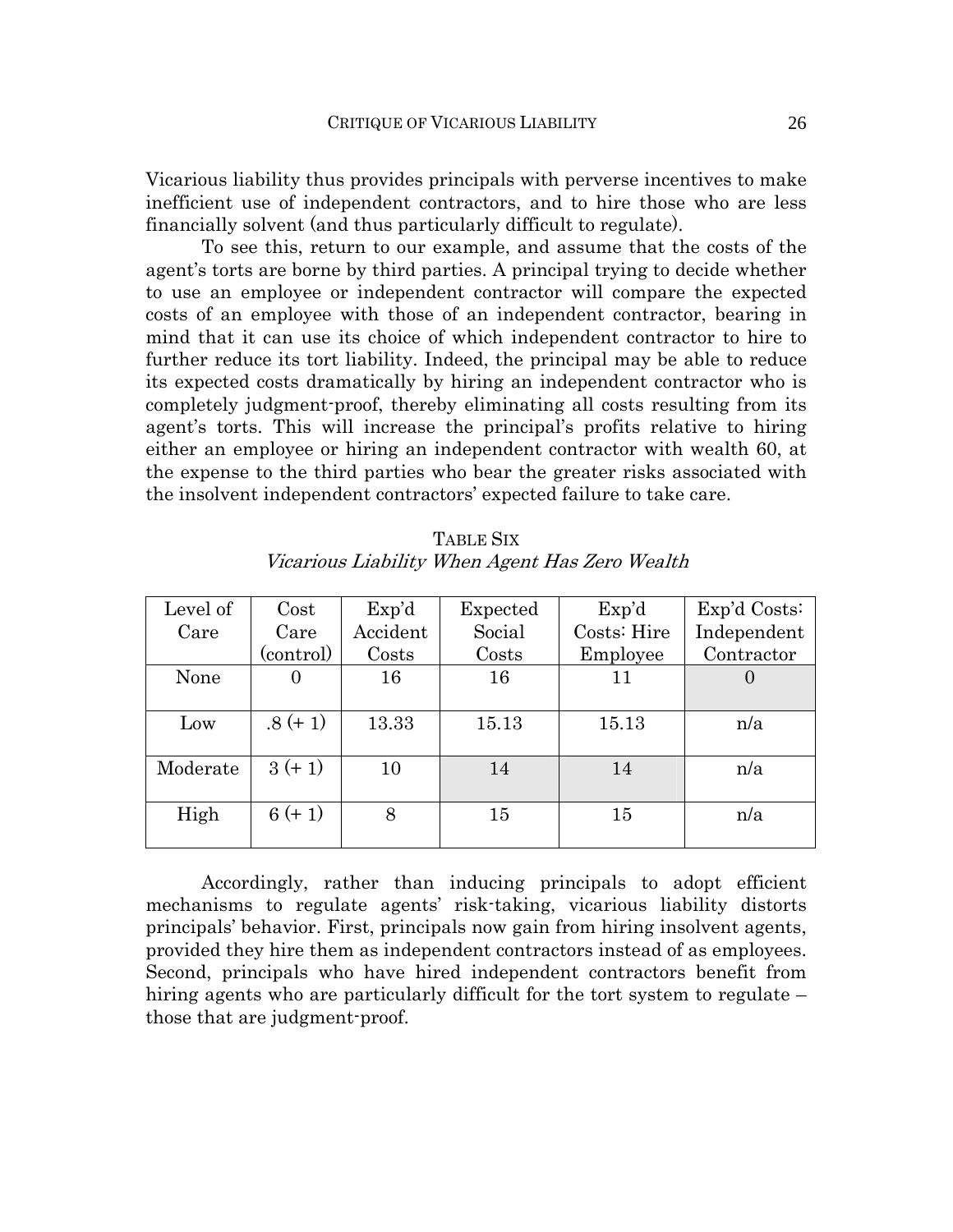#### Arlen & MacLeod 27

#### D. Vicarious Liability Predicated on Capacity to Control

 The perverse effects of vicarious liability could be reduced if courts abandoned their focus on whether the organization in fact has the capacity to directly control the agent, and instead predicate entity-level liability on whether an organization could have structured its relationship with the agent to allow it to influence the agent's behavior, regardless of whether it actually did so. This approach would remove the disincentive to exert control, because entity-level liability would depend (in theory) on factors beyond a principal's control, and not on a principal's actual decision of whether to exert control. In other words, the nature of the potential relationship would determine liability, not the nature of the actual relationship. Principals held liable whenever they could have hired the agent as an employee, even if they do not, would not longer have an incentive to hire agents as independent contractors when it is not efficient for them to do so. This could induce principals to make an efficient choice of whether to hire an agent as an independent contractor or not.<sup>43</sup>

 While this approach is superior to the existing rule, it does not remedy all the problems caused by vicarious liability. First, courts are not well equipped to determine capacity to control independent of the actual exercise of control since this depends on whether it would have been efficient for the principal to structure its relationships with its agents in some way other than the way it did. It is often hard to determine whether the principal chose not to exert control because it was seeking to hide behind the protections afforded by pure agent liability, or whether it did not do so because it could not assert control in a cost-effective way.

 In addition, even if courts could determine capacity to control accurately, this rule would not be efficient because it still enables principals who hire independent contractors to avoid the costs of third party torts, even when principals can influence care-taking through their choice of agent and through financial incentives. This rule would still provide incentives for principals which do hire independent contractors to hire thinly-capitalized independent contractors and would not induce them to invest in inducing agents to take efficient care.

#### VI. Regulating Agents' Care When Direct Control is Inefficient

 The preceding analysis shows that the current regime of vicarious liability provides principals with inefficient incentives to externalize risk by

<sup>&</sup>lt;sup>43</sup> Alan O. Sykes, *The Economics of Vicarious Liability*, 93 YALE L. J. 1231, 1262 n. 78 (1984).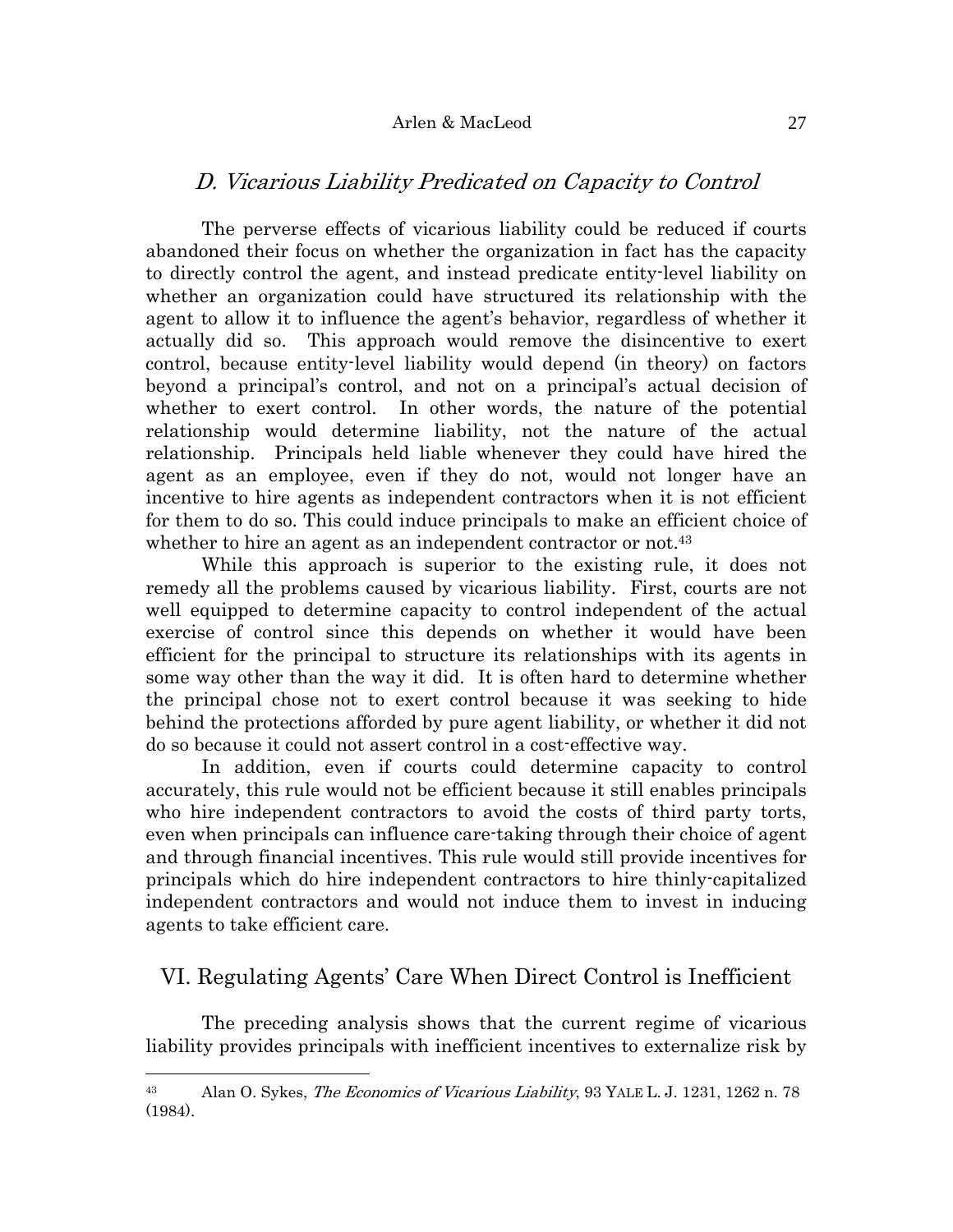hiring agents as independent contractors and selecting thinly capitalized independent contractors, even when this reduces the ability of both principals and the tort system to deter agents from taking excessive risks. Beyond this, vicarious liability also affects how principals structure their independent contractor relationships.

 To be efficient, an entity-level liability regime must not only provide efficient incentives to principals to choose between hiring agents as employees and as independent contractors, it also must ensure that principals structure their independent contractor relationships efficiently. This implies that entity-level liability must ensure that principals capable of influencing agents' risk-taking bear the full costs of their agents' torts. Vicarious liability fails to satisfy this goal because it exempts principals from entity-level liability for their independent contractors' torts even when agents are judgment-proof.

 It might appear that this rule of agent-only liability for independent contractors is benign as applied to situations where the principal would have hired an independent contractor even under a pure entity-level liability regime. After all, in this situation the principal can only regulate agents through financial incentives and would appear to be no better able to do this than the courts. This argument is incorrect. First, principals usually have more tools available to them than courts, because they can affect risktaking through their selection of independent contractor and their choice of whether to use an independent contractor or do the job themselves. Second, principals which use financial sanctions often can use them more effectively than can courts. Thus, for both reasons, efficient regulation of independent contractors requires that tort liability provide efficient incentives to the organizations that hire them.

 As previously discussed, principals can determine the effectiveness of financial sanctions through their choice of agent. Thus, even if principals could not increase care-taking, the rule exempting principals from liability for independent contractors would be inefficient because under this rule principals benefit from selecting judgment-proof independent contractors because agents who cannot pay for tort judgments will charge less than those who can. Thus, this rule operating in concert with market forces pushes principals to hire less wealthy independent contractors who are less susceptible to the incentive the tort system provides to take care.<sup>44</sup>

 Moreover, even when principals cannot alter their choice of agent, agent-only liability for independent contractors is inefficient because it does not provide principals with efficient incentives to use financial incentives to regulate agents in those circumstances when principals are better able than

<sup>44</sup> See supra section IV.C.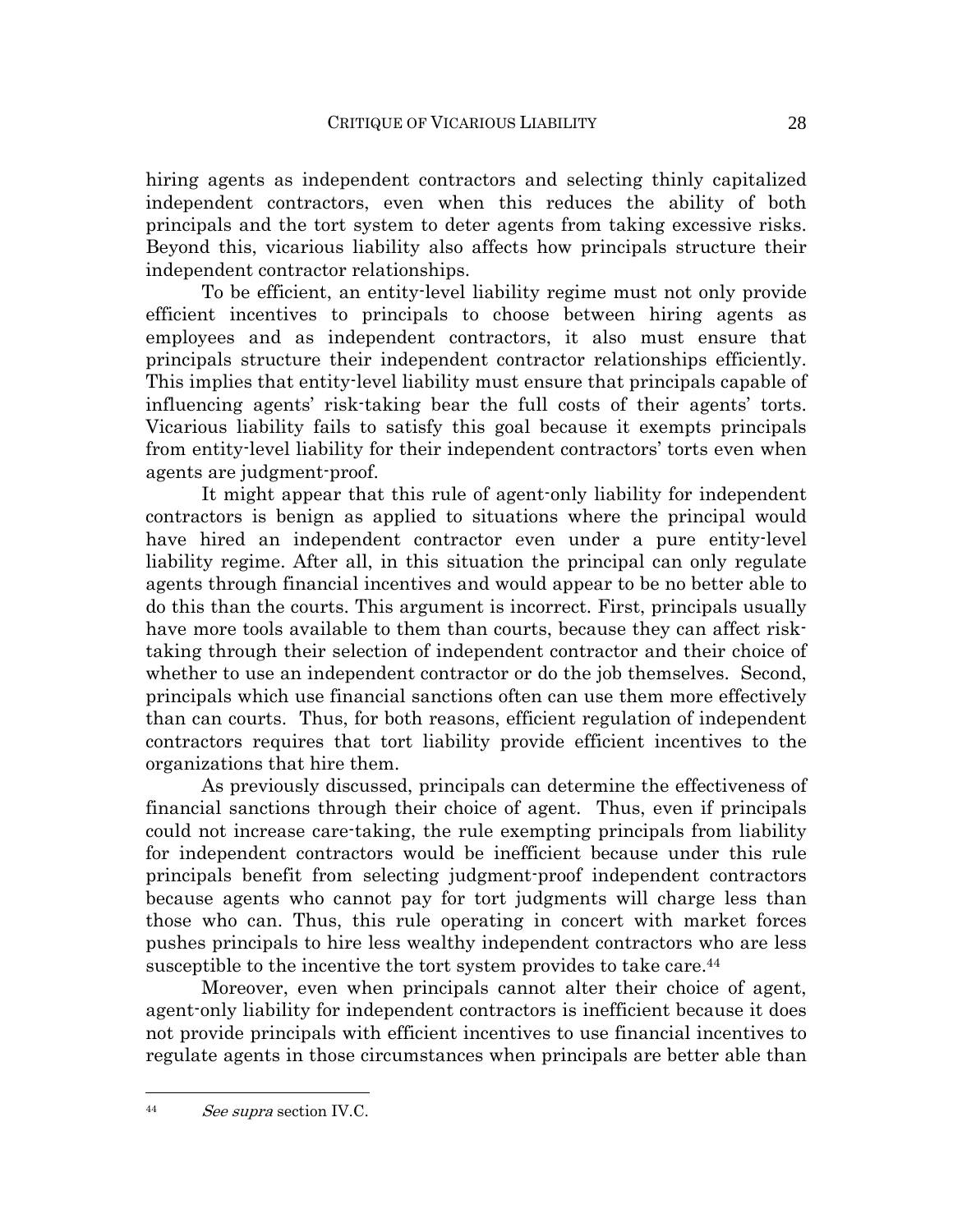courts to carry out this task. Principals have a larger portfolio of sanctions, including dismissal and control over promotion that in some cases provide more powerful motivation than monetary sanctions alone.45

 In addition, principals can make more effective use of financial sanctions than can courts if they have better information on agents' caretaking. Principals often can sanction agents who take insufficient care even if no harm results. This greater probability of sanction allows the principal to provide efficient incentives using a lower sanction, which the agent is more likely to be able to pay. Thus, in our example, a principal able to sanction an agent whenever she takes low care could induce an agent with wealth of 60 to take moderate care with a sanction as low as 2.3, because the cost of moving from low care to moderate care is 2.2. Thus, principals who can observe agents' conduct better than can courts may be able to induce optimal care even when agents cannot pay optimal tort damages.  $46$ 

 Yet principals will only use this power to provide efficient financial incentives if they bear the cost of their agents' risk-taking.47 As principals governed by vicarious liability do not bear the costs of independent contractors' risks, this rule fails to provide them with efficient incentives to use of their greater ability to regulate their independent contractors.

 Finally, when agents are insolvent with respect to optimal damages, vicarious liability leads principals to make inefficient decisions with respect to whether to perform the task directly or allocate it to the agent, in those circumstances where principals subject to vicarious liability hire agents as independent contractors. The principal should use agents when this maximizes social welfare and should do the task itself when this affords the highest net welfare. Thus, it often may be optimal for a principal to perform the task herself if she would be forced to hire judgment-proof independent

<sup>&</sup>lt;sup>45</sup> Sykes, *supra* note 43, at 1253-54. Beyond this, principals may be able to use efficiency wages to reduce the problem of agent's insolvency, paying agents above market wages in order to increase agents' incentives to take the care necessary to save their jobs. Id. at 1248. For a general discussion of efficiency wages see Milgrom and Roberts, *supra* note 18, at 250-259.

See Milgrom & Roberts, *supra* note 18, at 226-28 (discussing monitoring and the informativeness principle).

Principals also may be better able to regulate agents than can courts even if principals cannot observe agents' care, but can observe when accidents occur. Principals may be able to use sanctions to provide agents with optimal incentives if they can detect accidents resulting from negligence even when victims do not sue. See Arlen & MacLeod, supra note 7, at 1939 (discussing data showing that the majority of patients injured by medical negligence do not sue). In such cases, organizations can use financial incentives more effectively than can courts by increasing the threat of sanction, thereby imposing greater expected liability for negligence. See Arlen & MacLeod, supra note 7.

<sup>&</sup>lt;sup>47</sup> *Cf.* Arlen, *supra* note 5 (a central purpose of entity-level liability is to induce principals to take measures to increase the probability wrongful agents are sanctioned).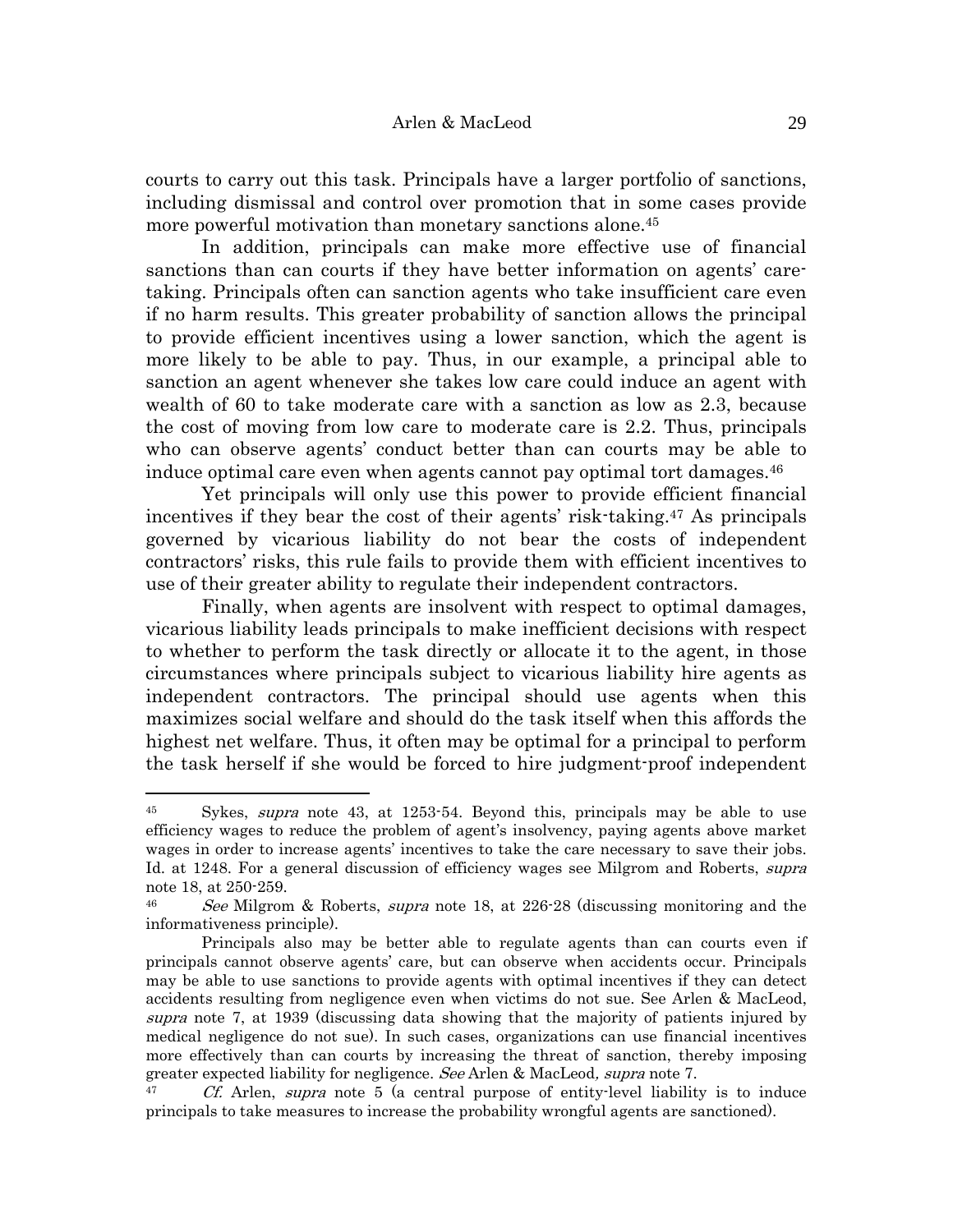contractors, who are difficult to regulate. Vicarious liability, however, encourages principals to delegate tasks to independent contractors in those circumstances where the risks of doing so are greatest – when the independent contractor is judgment-proof − because principals can externalize the costs of the risk by hiring an insolvent independent contractor. Accordingly, vicarious liability is least effective at inducing principals to avoid delegating tasks to agents when it is particularly important that they not do so: when the social benefits of agents' activities is likely to be lowest because agents' care-taking is not effectively regulated by either the threat of tort liability or by principals.

## VII. Conclusion

 Organizations profit from hiring people to perform tasks that impose risks on all of us. While organizations can reduce the amount of this risk, they will not do so unless they profit from inducing their agents to take costeffective care. A properly designed tort system can provide organizations with the necessary incentive to employ the tools at their disposal to reduce their agents' risk-taking. Tort liability can induce organizations to care about harms to others by ensuring that they bear the costs of these harms. Because agents often are judgment-proof, tort liability can guarantee that organizations bear the full cost of their agents' harms only if it imposes liability directly on organizations for injuries resulting from their agents' negligence.

 Vicarious liability does not hold organizations liable whenever they can influence care, either through their choice of agent, control, monitoring or financial incentives. Instead it predicates the imposition of liability on a showing that an organization could exert direct control over the agent. This control-based test is inefficient. By imposing entity-level liability on principals who assert control but not on those who do not, vicarious liability deters principals from using employee relationships in the very situation where they are most needed − when agents are hard to control efficiently through financial incentives alone. Vicarious liability, thus, causes principals to avoid any actions that might be viewed as control even if control is the most cost-effective means to deter excessive risk-taking. This results in organizations making excessive use of independent contractor relationships.

 Beyond this, vicarious liability distorts independent contractor relationships by insulating principals from liability for their independent contractors' torts even when principals are better able to regulate independent contractors' care-taking than are courts. This rule encourages principals to favor thinly-capitalized independent contractors because